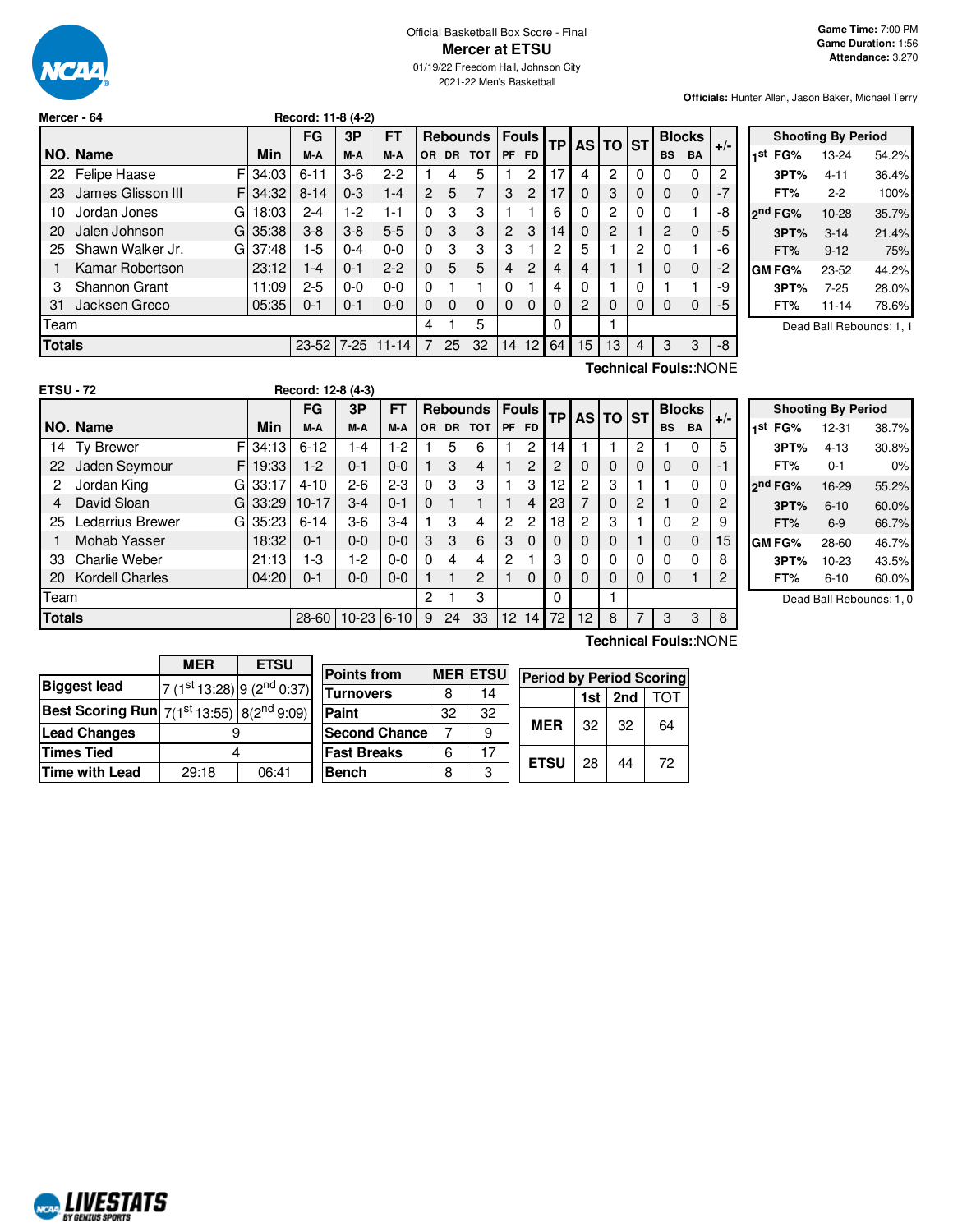

2021-22 Men's Basketball

**Officials:** Hunter Allen, Jason Baker, Michael Terry

### **Period 1**

| <b>Quarter Starters:</b> |                                                      |              |               |              |                                        |                                                             |
|--------------------------|------------------------------------------------------|--------------|---------------|--------------|----------------------------------------|-------------------------------------------------------------|
| <b>ETSU</b>              | 2 King J                                             | 4 Sloan D    | 14 Brewer T   |              | 22 Seymour J                           | 25 Brewer L                                                 |
| <b>MER</b>               | 10 Jones J                                           | 20 Johnson J | 22 Haase F    |              | 23 Glisson III J                       | 25 Walker Jr. S                                             |
| <b>Game Time</b>         | <b>ETSU</b>                                          |              | <b>Score</b>  | <b>Diff</b>  |                                        | <b>MER</b>                                                  |
| 20:00                    | 14 BREWER T jumpball won                             |              |               |              | 23 GLISSON III J jumpball lost         |                                                             |
| 19:30                    | 25 BREWER L 2pt FG in the paint, layup blocked       |              |               |              |                                        |                                                             |
| 19:30                    |                                                      |              |               |              | 20 JOHNSON J block (1)                 |                                                             |
| 19:26                    |                                                      |              |               |              | 22 HAASE F defensive rebound (1)       |                                                             |
| 19:06                    |                                                      |              |               |              |                                        | 23 GLISSON III J 2pt FG outside the paint, jump shot missed |
| 19:02                    | 22 SEYMOUR J defensive rebound (1)                   |              |               |              |                                        |                                                             |
| 18:55                    | 14 BREWER T 3pt FG, jump shot missed                 |              |               |              |                                        |                                                             |
| 18:50                    |                                                      |              |               |              | 10 JONES J defensive rebound (1)       |                                                             |
| 18:40                    |                                                      |              |               |              | 22 HAASE F 3pt FG, jump shot missed    |                                                             |
| 18:34                    |                                                      |              |               |              | 23 GLISSON III J offensive rebound (1) |                                                             |
| 18:31                    |                                                      |              |               |              |                                        | 25 WALKER JR. S 3pt FG second chance, jump shot missed      |
| 18:27                    | 14 BREWER T defensive rebound (1)                    |              |               |              |                                        |                                                             |
| 18:25                    | 14 BREWER T foul offensive (1 - 1)                   |              |               |              | 25 WALKER JR. S foul drawn (1)         |                                                             |
| 18:25                    | 14 BREWER T turnover offensive (1)                   |              |               |              |                                        |                                                             |
| 17:58                    |                                                      |              |               |              |                                        | 20 JOHNSON J 3pt FG from turnover, jump shot missed         |
| 17:54                    | 22 SEYMOUR J defensive rebound (2)                   |              |               |              |                                        |                                                             |
| 17:50                    | 4 SLOAN D 3pt FG, jump shot missed                   |              |               |              |                                        |                                                             |
| 17:47                    |                                                      |              |               |              | 22 HAASE F defensive rebound (2)       |                                                             |
| 17:35                    |                                                      |              | $0 - 2$       | $-2$         |                                        | 23 GLISSON III J 2pt FG in the paint, layup made (2)        |
| 17:35                    |                                                      |              |               |              | 25 WALKER JR. S assist (1)             |                                                             |
| 17:07                    | 4 SLOAN D 2pt FG in the paint, driving layup missed  |              |               |              |                                        |                                                             |
| 17:07                    | offensive rebound (4)                                |              |               |              |                                        |                                                             |
| 17:00                    | 14 BREWER T 3pt FG second chance, jump shot made (3) |              | $3 - 2$       | $\mathbf{1}$ |                                        |                                                             |
| 17:00                    | 25 BREWER L assist (1)                               |              |               |              |                                        |                                                             |
| 16:36                    |                                                      |              | $3 - 4$       | -1           |                                        | 23 GLISSON III J 2pt FG in the paint, layup made (4)        |
| 16:25                    | 2 KING J turnover bad pass (1)                       |              |               |              | 25 WALKER JR. S steal (1)              |                                                             |
| 16:15                    |                                                      |              | $3 - 7$       | -4           |                                        | 20 JOHNSON J 3pt FG from turnover, jump shot made (3)       |
| 15:54                    | 4 SLOAN D foul drawn (1)                             |              |               |              | 10 JONES J foul personal (1 - 1)       |                                                             |
| 15:54                    |                                                      |              | Timeout media |              |                                        |                                                             |
| 15:54                    |                                                      |              |               |              | 10 JONES J substitution out            |                                                             |
| 15:54                    |                                                      |              |               |              | 1 ROBERTSON K substitution in          |                                                             |
| 15:43                    | 25 BREWER L 2pt FG in the paint, layup blocked       |              |               |              |                                        |                                                             |
| 15:43                    |                                                      |              |               |              | 20 JOHNSON J block (2)                 |                                                             |
| 15:39                    |                                                      |              |               |              | 1 ROBERTSON K defensive rebound (1)    |                                                             |
| 15:34                    |                                                      |              |               |              |                                        | 1 ROBERTSON K 2pt FG in the paint, driving layup missed     |
| 15:31                    | 14 BREWER T defensive rebound (2)                    |              |               |              |                                        |                                                             |
| 15:28                    | 2 KING J 3pt FG, jump shot missed                    |              |               |              |                                        |                                                             |
| 15:23                    |                                                      |              |               |              | 20 JOHNSON J defensive rebound (1)     |                                                             |
| 15:03                    |                                                      |              |               |              | 1 ROBERTSON K turnover bad pass (1)    |                                                             |
| 15:03                    | 4 SLOAN D substitution out                           |              |               |              |                                        |                                                             |
| 15:03                    | 1 YASSER M substitution in                           |              |               |              |                                        |                                                             |
| 14:45                    | 25 BREWER L 3pt FG from turnover, jump shot missed   |              |               |              |                                        |                                                             |
| 14:41                    |                                                      |              |               |              | 1 ROBERTSON K defensive rebound (2)    |                                                             |

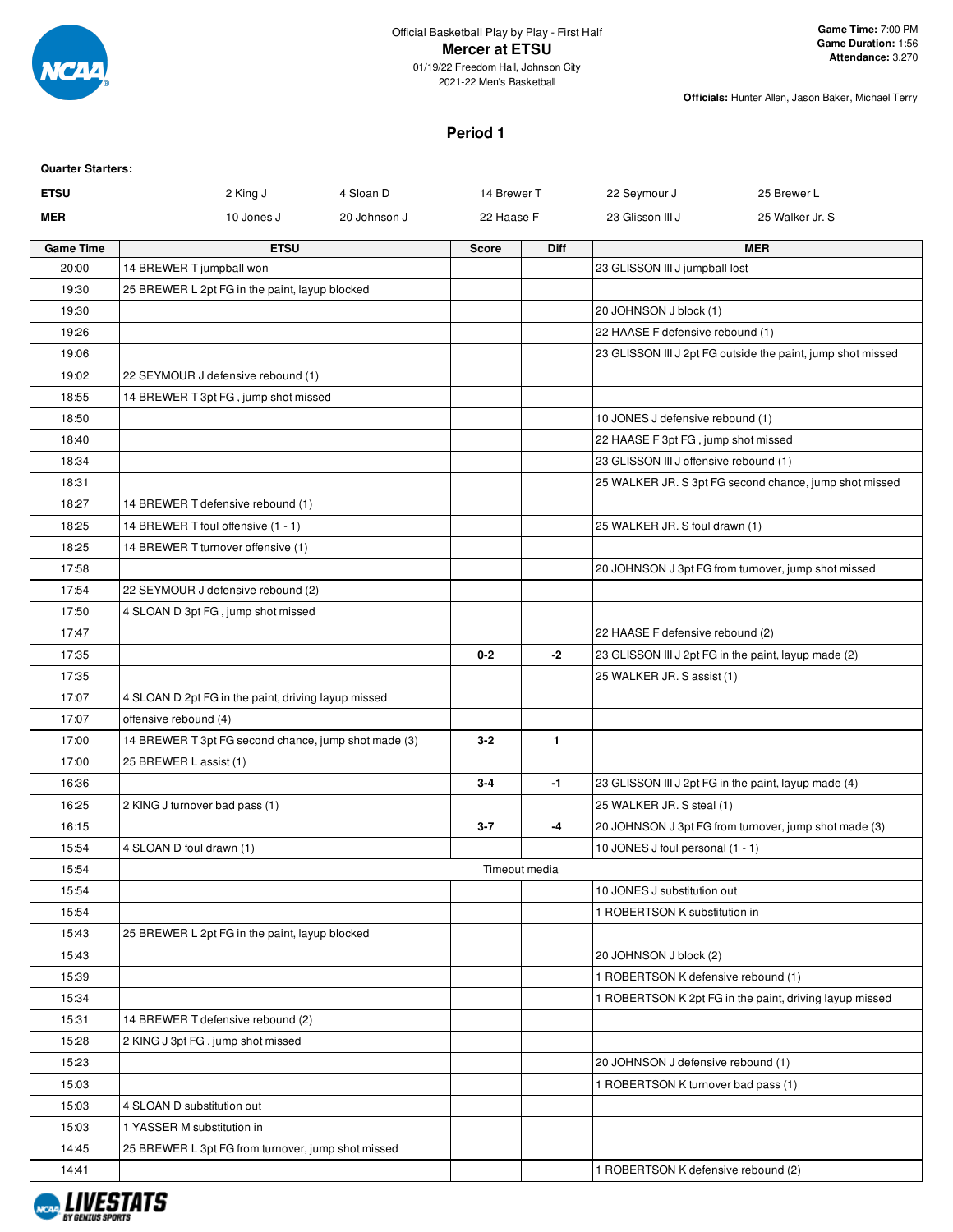

# Official Basketball Play by Play - First Half **Mercer at ETSU**

| <b>Game Time</b> | <b>ETSU</b>                                                                      | <b>Score</b> | <b>Diff</b>   | <b>MER</b>                                                  |
|------------------|----------------------------------------------------------------------------------|--------------|---------------|-------------------------------------------------------------|
| 14:29            |                                                                                  |              |               | 23 GLISSON III J 3pt FG, jump shot missed                   |
| 14:25            | 1 YASSER M defensive rebound (1)                                                 |              |               |                                                             |
| 14:18            | 2 KING J turnover lost ball (2)                                                  |              |               | 1 ROBERTSON K steal (1)                                     |
| 14:18            | 2 KING J foul personal (1 - 2)                                                   |              |               | 1 ROBERTSON K foul drawn (1)                                |
| 14:18            | 22 SEYMOUR J substitution out                                                    |              |               |                                                             |
| 14:18            | 33 WEBER C substitution in                                                       |              |               |                                                             |
| 14:18            |                                                                                  |              |               | 20 JOHNSON J substitution out                               |
| 14:18            |                                                                                  |              |               | 23 GLISSON III J substitution out                           |
| 14:18            |                                                                                  |              |               | 3 GRANT S substitution in                                   |
| 14:18            |                                                                                  |              |               | 31 GRECO J substitution in                                  |
| 13:55            |                                                                                  | $3-9$        | -6            | 3 GRANT S 2pt FG from turnover in the paint, layup made (2) |
| 13:44            | 25 BREWER L 2pt FG in the paint, layup made (2)                                  | $5-9$        | -4            |                                                             |
| 13:28            |                                                                                  | $5 - 12$     | -7            | 22 HAASE F 3pt FG, jump shot made (3)                       |
| 13:28            |                                                                                  |              |               | 31 GRECO J assist (1)                                       |
| 12:55            | 25 BREWER L turnover lost ball (1)                                               |              |               | 25 WALKER JR. S steal (2)                                   |
| 12:36            |                                                                                  |              |               | 3 GRANT S 2pt FG from turnover in the paint, layup missed   |
| 12:33            | 33 WEBER C defensive rebound (1)                                                 |              |               |                                                             |
| 12:29            | 25 BREWER L 3pt FG fast break, jump shot made (5)                                | $8 - 12$     | -4            |                                                             |
| 12:29            | 2 KING J assist (1)                                                              |              |               |                                                             |
| 12:01            |                                                                                  | $8 - 14$     | -6            | 25 WALKER JR. S 2pt FG in the paint, jump shot made (2)     |
| 11:37            | 33 WEBER C 3pt FG, jump shot made (3)                                            | $11 - 14$    | -3            |                                                             |
| 11:37            | 2 KING J assist (2)                                                              |              |               |                                                             |
| 11:18            | 2 KING J steal (1)                                                               |              |               | 22 HAASE F turnover bad pass (1)                            |
| 11:15            | 2 KING J 2pt FG fast break from turnover in the paint, driving<br>layup made (2) | $13 - 14$    | $-1$          |                                                             |
| 10:58            |                                                                                  |              |               | 22 HAASE F 3pt FG, jump shot missed                         |
| 10:54            | 1 YASSER M defensive rebound (2)                                                 |              |               |                                                             |
| 10:55            |                                                                                  |              | Timeout media |                                                             |
| 10:55            | 14 BREWER T substitution out                                                     |              |               |                                                             |
| 10:55            | 25 BREWER L substitution out                                                     |              |               |                                                             |
| 10:55            | 4 SLOAN D substitution in                                                        |              |               |                                                             |
| 10:55            | 20 CHARLES K substitution in                                                     |              |               |                                                             |
| 10:55            |                                                                                  |              |               | 1 ROBERTSON K substitution out                              |
| 10:55            |                                                                                  |              |               | 22 HAASE F substitution out                                 |
| 10:55            |                                                                                  |              |               | 25 WALKER JR. S substitution out                            |
| 10:55            |                                                                                  |              |               | 10 JONES J substitution in                                  |
| 10:55            |                                                                                  |              |               | 20 JOHNSON J substitution in                                |
| 10:55            |                                                                                  |              |               | 23 GLISSON III J substitution in                            |
| 10:40            | 2 KING J 2pt FG outside the paint, jump shot missed                              |              |               |                                                             |
| 10:38            | 20 CHARLES K offensive rebound (1)                                               |              |               |                                                             |
| 10:37            | 20 CHARLES K 2pt FG second chance outside the paint, jump<br>shot blocked        |              |               |                                                             |
| 10:37            |                                                                                  |              |               | 3 GRANT S block (1)                                         |
| 10:37            | offensive rebound (10)                                                           |              |               |                                                             |
| 10:29            | 33 WEBER C 2pt FG second chance outside the paint, hook<br>shot missed           |              |               |                                                             |
| 10:26            |                                                                                  |              |               | 10 JONES J defensive rebound (2)                            |
| 10:09            | 20 CHARLES K foul personal (1 - 3)                                               |              |               | 3 GRANT S foul drawn (1)                                    |
| 10:09            | 2 KING J substitution out                                                        |              |               |                                                             |
| 10:09            | 25 BREWER L substitution in                                                      |              |               |                                                             |
|                  |                                                                                  |              |               |                                                             |

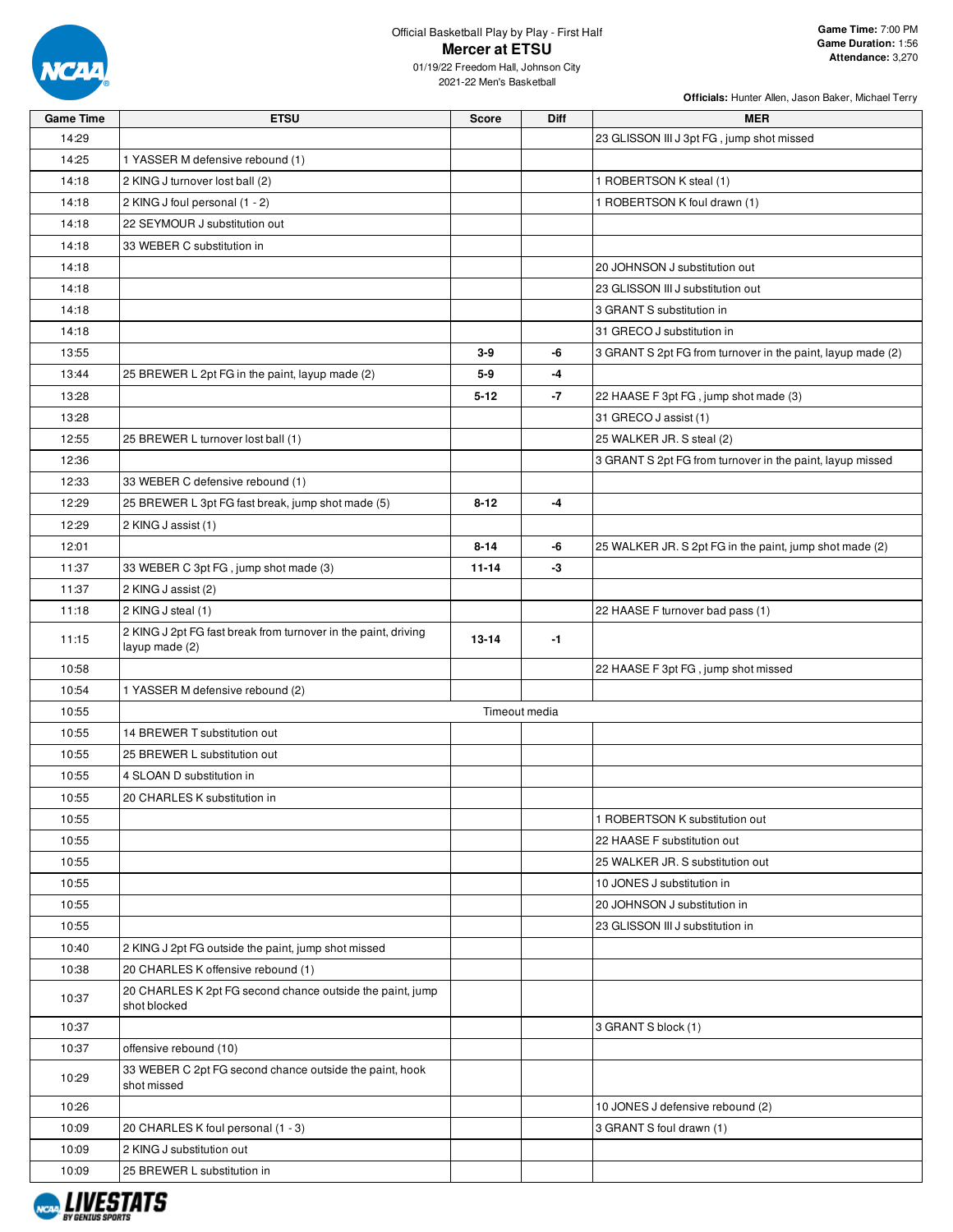

## Official Basketball Play by Play - First Half **Mercer at ETSU**

| <b>Game Time</b> | <b>ETSU</b>                                                                 | <b>Score</b>  | Diff         | <b>MER</b>                                           |
|------------------|-----------------------------------------------------------------------------|---------------|--------------|------------------------------------------------------|
| 09:59            |                                                                             | 13-16         | -3           | 3 GRANT S 2pt FG in the paint, hook shot made (4)    |
| 09:59            |                                                                             |               |              | 31 GRECO J assist (2)                                |
| 09:39            | 4 SLOAN D 2pt FG in the paint, driving layup made (2)                       | 15-16         | $-1$         |                                                      |
| 09:17            |                                                                             |               |              | 31 GRECO J 3pt FG, jump shot missed                  |
| 09:13            | 20 CHARLES K defensive rebound (2)                                          |               |              |                                                      |
| 09:05            | 4 SLOAN D 2pt FG outside the paint, jump shot made (4)                      | $17 - 16$     | $\mathbf{1}$ |                                                      |
| 08:43            |                                                                             |               |              | 3 GRANT S turnover lost ball (1)                     |
| 08:43            |                                                                             |               |              | 3 GRANT S substitution out                           |
| 08:43            |                                                                             |               |              | 31 GRECO J substitution out                          |
| 08:43            |                                                                             |               |              | 22 HAASE F substitution in                           |
| 08:43            |                                                                             |               |              | 25 WALKER JR. S substitution in                      |
| 08:16            |                                                                             |               |              | 10 JONES J substitution out                          |
| 08:16            |                                                                             |               |              | 1 ROBERTSON K substitution in                        |
| 08:13            | 25 BREWER L 3pt FG from turnover, jump shot missed                          |               |              |                                                      |
| 08:10            |                                                                             |               |              | 1 ROBERTSON K defensive rebound (3)                  |
| 07:51            | 25 BREWER L steal (1)                                                       |               |              | 25 WALKER JR. S turnover lost ball (1)               |
| 07:45            | 4 SLOAN D 2pt FG from turnover in the paint, driving layup<br>missed        |               |              |                                                      |
| 07:42            | 1 YASSER M offensive rebound (3)                                            |               |              |                                                      |
| 07:41            | 1 YASSER M 2pt FG from turnover second chance in the paint,<br>layup missed |               |              |                                                      |
| 07:38            |                                                                             |               |              | 25 WALKER JR. S defensive rebound (1)                |
| 07:40            | 4 SLOAN D foul shooting (1 - 4)                                             |               |              | 20 JOHNSON J foul drawn (1)                          |
| 07:40            |                                                                             | Timeout media |              |                                                      |
| 07:40            | 1 YASSER M substitution out                                                 |               |              |                                                      |
| 07:40            | 20 CHARLES K substitution out                                               |               |              |                                                      |
| 07:40            | 33 WEBER C substitution out                                                 |               |              |                                                      |
| 07:40            | 2 KING J substitution in                                                    |               |              |                                                      |
| 07:40            | 14 BREWER T substitution in                                                 |               |              |                                                      |
| 07:40            | 22 SEYMOUR J substitution in                                                |               |              |                                                      |
| 07:40            |                                                                             | $17 - 17$     | 0            | 20 JOHNSON J free throw fast break 1 - 2 made (4)    |
| 07:40            |                                                                             | $17 - 18$     | -1           | 20 JOHNSON J free throw fast break 2 - 2 made (5)    |
| 07:23            | 14 BREWER T 3pt FG, jump shot missed                                        |               |              |                                                      |
| 07:20            |                                                                             |               |              | 1 ROBERTSON K defensive rebound (4)                  |
| 06:56            |                                                                             | 17-20         | -3           | 23 GLISSON III J 2pt FG in the paint, layup made (6) |
| 06:56            |                                                                             |               |              | 25 WALKER JR. S assist (2)                           |
| 06:38            | 4 SLOAN D 2pt FG in the paint, driving layup made (6)                       | 19-20         | -1           |                                                      |
| 06:17            |                                                                             | 19-23         | -4           | 22 HAASE F 3pt FG, jump shot made (6)                |
| 06:17            |                                                                             |               |              | 1 ROBERTSON K assist (1)                             |
| 05:52            | 4 SLOAN D 2pt FG in the paint, driving layup made (8)                       | 21-23         | -2           |                                                      |
| 05:32            |                                                                             | 21-25         | -4           | 23 GLISSON III J 2pt FG in the paint, layup made (8) |
| 05:12            | 22 SEYMOUR J 3pt FG, jump shot missed                                       |               |              |                                                      |
| 05:07            |                                                                             |               |              | 20 JOHNSON J defensive rebound (2)                   |
| 04:59            |                                                                             | 21-28         | $-7$         | 20 JOHNSON J 3pt FG, jump shot made (8)              |
| 04:59            |                                                                             |               |              | 22 HAASE F assist (1)                                |
| 04:38            | 14 BREWER T substitution out                                                |               |              |                                                      |
| 04:38            | 1 YASSER M substitution in                                                  |               |              |                                                      |
| 04:28            | 25 BREWER L 2pt FG in the paint, layup missed                               |               |              |                                                      |
| 04:25            |                                                                             |               |              | 23 GLISSON III J defensive rebound (2)               |
| 04:01            |                                                                             |               |              | 23 GLISSON III J 3pt FG, jump shot missed            |

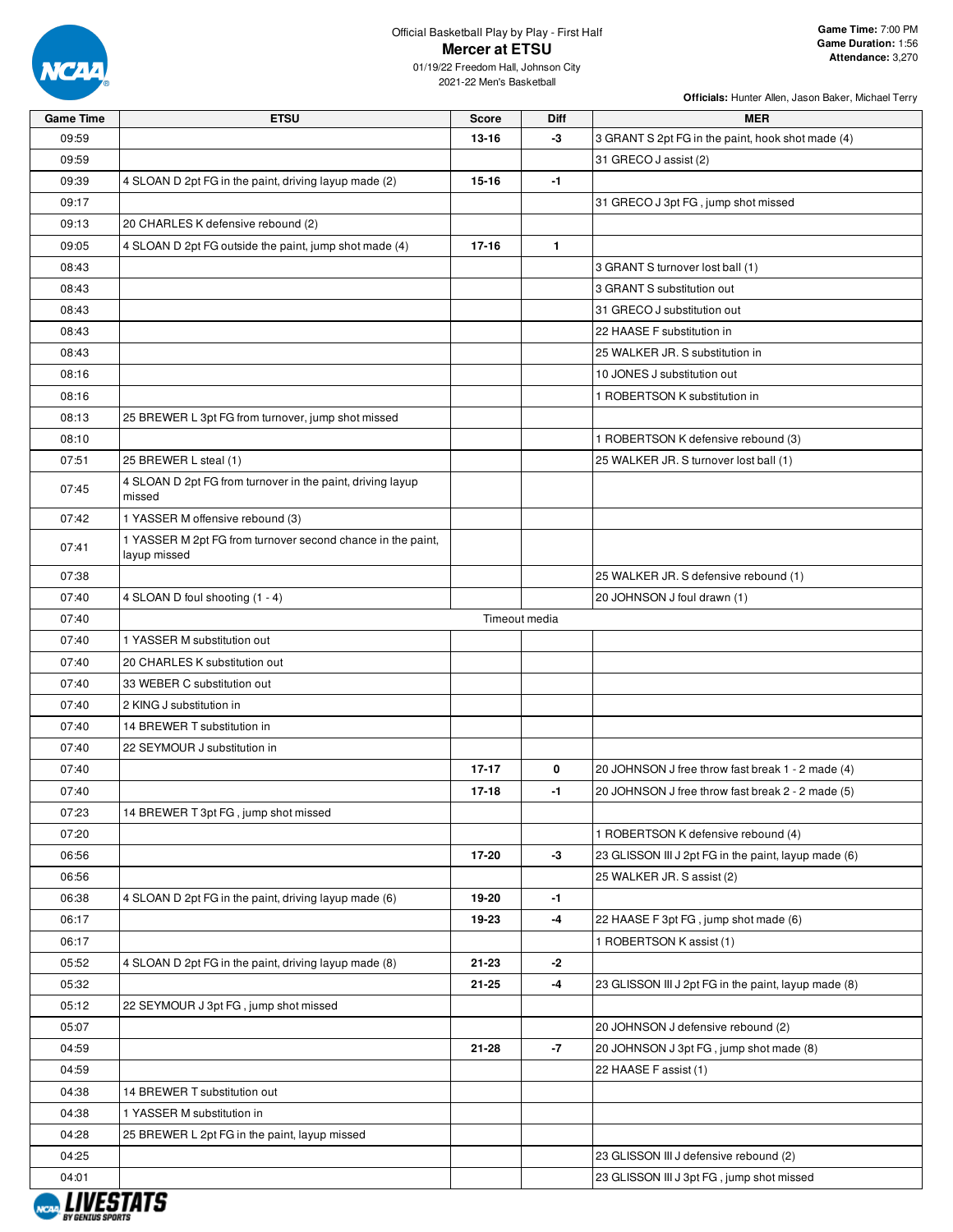

### Official Basketball Play by Play - First Half **Mercer at ETSU** 01/19/22 Freedom Hall, Johnson City

| <b>Game Time</b> | <b>ETSU</b>                                                                            | <b>Score</b>          | Diff          | <b>MER</b>                                                                        |
|------------------|----------------------------------------------------------------------------------------|-----------------------|---------------|-----------------------------------------------------------------------------------|
| 03:57            | 4 SLOAN D defensive rebound (1)                                                        |                       |               |                                                                                   |
| 03:54            | 25 BREWER L 3pt FG, jump shot missed                                                   |                       |               |                                                                                   |
| 03:50            |                                                                                        |                       |               | 20 JOHNSON J defensive rebound (3)                                                |
| 03:48            | 4 SLOAN D steal (1)                                                                    |                       |               | 20 JOHNSON J turnover bad pass (1)                                                |
| 03:46            | 4 SLOAN D 2pt FG fast break from turnover in the paint, driving<br>layup made (10)     | 23-28                 | -5            |                                                                                   |
| 03:45            | 4 SLOAN D foul drawn (2)                                                               |                       |               | 20 JOHNSON J foul shooting (1 - 2)                                                |
| 03:45            | 4 SLOAN D free throw fast break 1 - 1 missed                                           |                       |               |                                                                                   |
| 03:43            |                                                                                        |                       |               | 25 WALKER JR. S defensive rebound (2)                                             |
| 03:44            |                                                                                        |                       | Timeout media |                                                                                   |
| 03:44            |                                                                                        |                       |               | 20 JOHNSON J substitution out                                                     |
| 03:44            |                                                                                        |                       |               | 10 JONES J substitution in                                                        |
| 03:44            | 2 KING J substitution out                                                              |                       |               |                                                                                   |
| 03:44            | 22 SEYMOUR J substitution out                                                          |                       |               |                                                                                   |
| 03:44            | 20 CHARLES K substitution in                                                           |                       |               |                                                                                   |
| 03:44            | 33 WEBER C substitution in                                                             |                       |               |                                                                                   |
| 03:16            | 1 YASSER M steal (1)                                                                   |                       |               | 10 JONES J turnover bad pass (1)                                                  |
| 03:12            | 25 BREWER L turnover bad pass (2)                                                      |                       |               |                                                                                   |
| 03:12            | 25 BREWER L substitution out                                                           |                       |               |                                                                                   |
| 03:12            | 2 KING J substitution in                                                               |                       |               |                                                                                   |
| 02:52            | 20 CHARLES K substitution out                                                          |                       |               |                                                                                   |
| 02:52            | 14 BREWER T substitution in                                                            |                       |               |                                                                                   |
| 02:45            | 1 YASSER M foul personal (1 - 5)                                                       |                       |               | 22 HAASE F foul drawn (1)                                                         |
| 02:45            |                                                                                        |                       |               | 10 JONES J substitution out                                                       |
| 02:45            |                                                                                        |                       |               | 20 JOHNSON J substitution in                                                      |
| 02:38            |                                                                                        |                       |               | 1 ROBERTSON K 2pt FG from turnover outside the paint, jump<br>shot missed         |
| 02:34            |                                                                                        |                       |               | 22 HAASE F offensive rebound (3)                                                  |
| 02:27            |                                                                                        | 23-30                 | $-7$          | 22 HAASE F 2pt FG from turnover second chance in the paint,<br>jump shot made (8) |
| 02:07            | 2 KING J 3pt FG, jump shot made (5)                                                    | 26-30                 | -4            |                                                                                   |
| 02:07            | 4 SLOAN D assist (1)                                                                   |                       |               |                                                                                   |
| 01:34            |                                                                                        |                       |               | 20 JOHNSON J turnover out of bounds (2)                                           |
| 01:18            | 2 KING J 3pt FG from turnover, jump shot missed                                        |                       |               |                                                                                   |
| 01:14            | 1 YASSER M offensive rebound (4)                                                       |                       |               |                                                                                   |
| 01:07            | 4 SLOAN D foul drawn (3)                                                               |                       |               | 25 WALKER JR. S foul personal (1 - 3)                                             |
| 01:07            | Timeout 30 Sec                                                                         |                       |               |                                                                                   |
| 00:50            | 14 BREWER T 2pt FG from turnover second chance in the paint,<br>driving layup made (5) | 28-30                 | -2            |                                                                                   |
| 00:50            | 4 SLOAN D assist (2)                                                                   |                       |               |                                                                                   |
| 00:26            |                                                                                        | 28-32                 | $-4$          | 1 ROBERTSON K 2pt FG in the paint, driving layup made (2)                         |
| 00:26            |                                                                                        |                       |               | 22 HAASE F assist (2)                                                             |
| 00:02            | 2 KING J foul drawn (1)                                                                |                       |               | 1 ROBERTSON K foul personal (1 - 4)                                               |
| 00:00            | 14 BREWER T 2pt FG outside the paint, jump shot missed                                 |                       |               |                                                                                   |
| 00:00            |                                                                                        |                       |               | defensive dead ball rebound (1)                                                   |
|                  |                                                                                        | <b>END OF PERIOD</b>  |               |                                                                                   |
|                  |                                                                                        | <b>ETSU 28-32 MER</b> |               |                                                                                   |
|                  |                                                                                        |                       |               |                                                                                   |

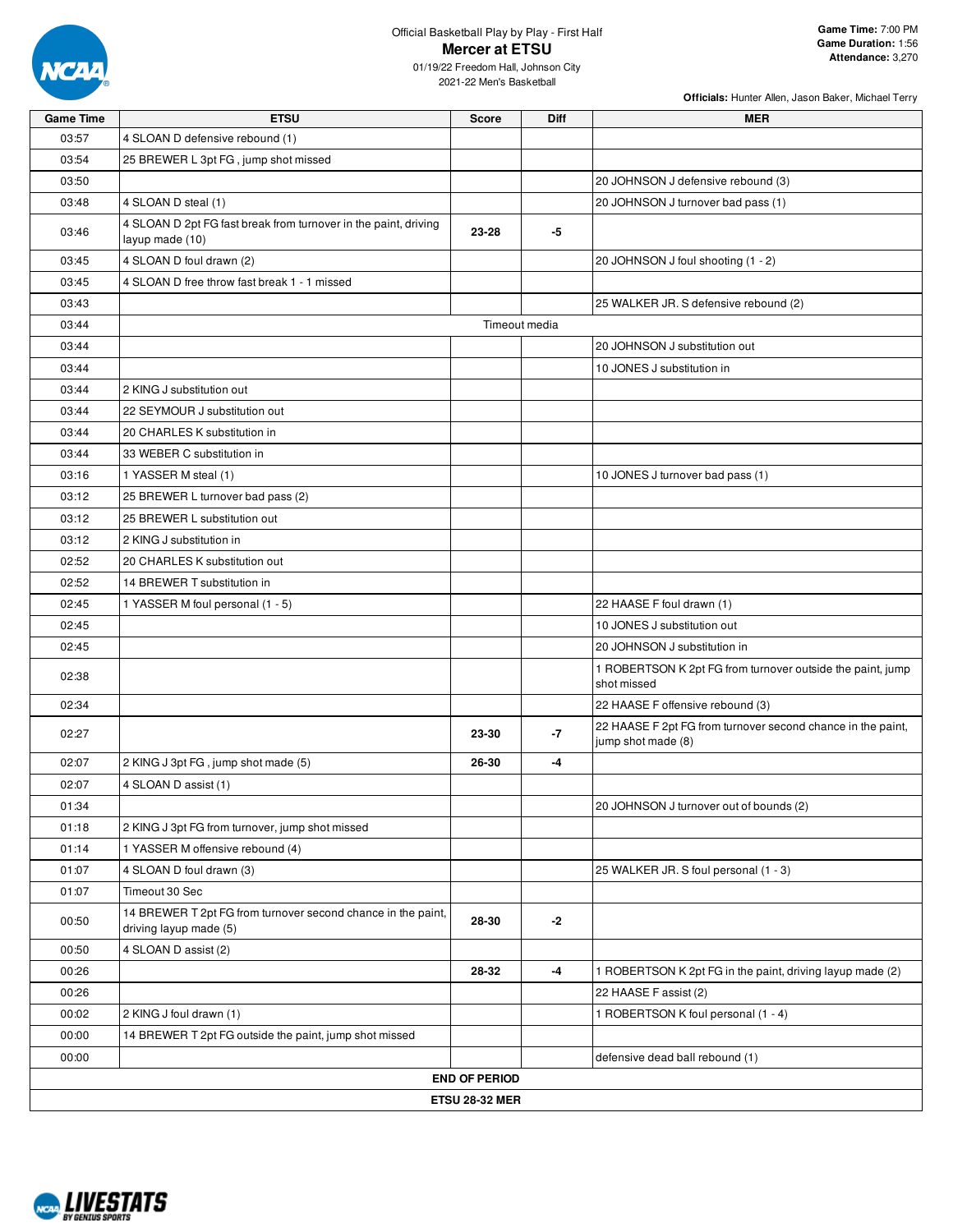

**Mercer - 32**

**Officials:** Hunter Allen, Jason Baker, Michael Terry

|               |                          |       | FG        | 3P       | FT      |           |           | <b>Rebounds</b> | <b>Fouls</b> |           | <b>TP</b> |   |                | <b>AS</b> | ΤO        | <b>ST</b>   |       | <b>Blocks</b> |  |
|---------------|--------------------------|-------|-----------|----------|---------|-----------|-----------|-----------------|--------------|-----------|-----------|---|----------------|-----------|-----------|-------------|-------|---------------|--|
|               | NO. Name                 | Min   | M-A       | M-A      | M-A     | <b>OR</b> | <b>DR</b> | <b>TOT</b>      | PF           | <b>FD</b> |           |   |                |           | <b>BS</b> | <b>BA</b>   | $+/-$ |               |  |
| 22            | F<br><b>Felipe Haase</b> | 17:48 | $3-5$     | $2 - 4$  | $0-0$   |           | 2         | 3               | 0            |           | 8         | 2 |                | 0         |           | 0           | 6     |               |  |
| 23            | James Glisson III<br>F   | 16:37 | $4 - 7$   | $0 - 2$  | $0 - 0$ |           |           | 2               | $\Omega$     | $\Omega$  | 8         | 0 | 0              | 0         | O         | $\mathbf 0$ |       |               |  |
| 10            | G<br>Jordan Jones        | 07:44 | 0-0       | $0 - 0$  | $0-0$   | $\Omega$  | 2         | 2               |              | 0         |           | 0 |                | 0         |           | 0           | 2     |               |  |
| 20            | G<br>Jalen Johnson       | 15:38 | $2 - 3$   | $2 - 3$  | $2 - 2$ | $\Omega$  | 3         | 3               |              |           | 8         |   | $\overline{2}$ | 0         | 2         | $\mathbf 0$ |       |               |  |
| 25            | Shawn Walker Jr.<br>G    | 7:48  | $1-2$     | $0 - 1$  | $0-0$   | $\Omega$  | 2         | 2               |              |           | 2         | 2 |                | 2         | 0         | 0           | 6     |               |  |
|               | Kamar Robertson          | 13:15 | $1-3$     | $0 - 0$  | $0 - 0$ | $\Omega$  | 4         | 4               |              |           | 2         |   |                |           | O         | $\Omega$    | 2     |               |  |
| 3             | Shannon Grant            | 05:35 | $2 - 3$   | $0 - 0$  | $0 - 0$ | $\Omega$  | 0         | $\Omega$        | $\Omega$     |           |           | 0 |                | 0         |           | 0           | -5    |               |  |
| 31            | Jacksen Greco            | 05:35 | $0 - 1$   | $0 - 1$  | $0 - 0$ | $\Omega$  | $\Omega$  | $\Omega$        | 0            | 0         |           | 2 | 0              | 0         | 0         | 0           | $-5$  |               |  |
| Team          |                          |       |           |          |         | $\Omega$  | 0         | 0               |              |           | $\Omega$  |   | 0              |           |           |             |       |               |  |
| <b>Totals</b> |                          |       | $13 - 24$ | $4 - 11$ | $2 - 2$ | 2         | 14        | 16              | 4            | 5         | 32        |   | 7              | 3         | 3         | $\Omega$    |       |               |  |

|     | <b>Shooting By Period</b> |          |        |  |  |  |  |  |  |
|-----|---------------------------|----------|--------|--|--|--|--|--|--|
| 1st | FG%                       | 13-24    | 54.2%  |  |  |  |  |  |  |
|     | 3PT%                      | 4-11     | 36.4%  |  |  |  |  |  |  |
|     | FT%                       | $2-2$    | 100%   |  |  |  |  |  |  |
|     | GM FG%                    | 13-24    | 54.2%  |  |  |  |  |  |  |
|     | 3PT%                      | $4 - 11$ | 36.4%  |  |  |  |  |  |  |
|     | FT%                       | $2 - 2$  | 100.0% |  |  |  |  |  |  |

Dead Ball Rebounds: 0, 1

**Technical Fouls:**:NONE

|               |                        |       | FG        | 3P         | FТ      |           |               | <b>Rebounds</b> |           | <b>Fouls</b> | <b>TP</b>   | AS I           | <b>TO ST</b> |   |              | <b>Blocks</b> | $+/-$ |
|---------------|------------------------|-------|-----------|------------|---------|-----------|---------------|-----------------|-----------|--------------|-------------|----------------|--------------|---|--------------|---------------|-------|
|               | NO. Name               | Min   | M-A       | M-A        | M-A     | <b>OR</b> | <b>DR</b>     | <b>TOT</b>      | <b>PF</b> | FD.          |             |                |              |   | <b>BS</b>    | <b>BA</b>     |       |
| 14            | F<br><b>Ty Brewer</b>  | 14:59 | $2 - 5$   | $1 - 3$    | $0-0$   |           | 2             | 2               |           | 0            | 5           | 0              |              | 0 | 0            | 0             | -8    |
| 22            | Jaden Seymour<br>FI    | 09:38 | $0 - 1$   | $0 - 1$    | $0-0$   | $\Omega$  | 2             | $\overline{c}$  | $\Omega$  | 0            | $\mathbf 0$ | 0              | 0            | 0 | $\Omega$     | $\Omega$      | $-10$ |
| 2             | Jordan King<br>G       | 16:59 | $2 - 5$   | $1 - 3$    | $0-0$   | $\Omega$  | $\Omega$      | $\Omega$        |           |              | 5           | 2              | 2            |   | $\Omega$     | 0             | -6    |
| 4             | David Sloan<br>G       | 15:52 | $5 - 8$   | $0 - 1$    | $0 - 1$ | $\Omega$  |               |                 |           | 3            | 10          | $\overline{c}$ | 0            |   | $\Omega$     | $\Omega$      | $-7$  |
| 25            | G<br>Ledarrius Brewer  | 16:02 | $2 - 8$   | 1-4        | $0-0$   | $\Omega$  | 0             | $\Omega$        | 0         | 0            | 5           |                | 2            |   | $\mathbf{0}$ | 2             | -5    |
|               | Mohab Yasser           | 12:01 | $0 - 1$   | $0 - 0$    | $0 - 0$ | 2         | $\mathcal{P}$ | 4               |           | 0            | 0           | 0              | 0            |   | $\Omega$     | 0             | 8     |
| 33            | <b>Charlie Weber</b>   | 10:22 | 1-2       | $1 - 1$    | $0-0$   | $\Omega$  |               |                 | 0         | 0            | 3           | 0              | 0            | 0 | $\Omega$     | 0             | 6     |
| 20            | <b>Kordell Charles</b> | 04:07 | $0 - 1$   | $0-0$      | $0 - 0$ |           |               | 2               |           | 0            | 0           | 0              | 0            | 0 | $\mathbf 0$  |               | 2     |
| Team          |                        |       |           |            |         | 2         | 0             | $\overline{c}$  |           |              | $\Omega$    |                | 0            |   |              |               |       |
| <b>Totals</b> |                        |       | $12 - 31$ | $4-13$ 0-1 |         | 5         | 9             | 14              | 5         | 4            | 28          | 5              | 5            | 4 |              | 3             | $-4$  |
|               |                        |       |           |            |         |           |               |                 |           |              |             |                |              |   |              |               |       |

**Shooting By Period 1 st FG%** 12-31 38.7% **3PT%** 4-13 30.8% **FT%** 0-1 0% **GM FG%** 12-31 38.7% **3PT%** 4-13 30.8% **FT%** 0-1 0.0%

Dead Ball Rebounds: 0, 0

|                                                             | <b>MFR</b><br><b>ETSU</b> |                              |  |  |  |  |
|-------------------------------------------------------------|---------------------------|------------------------------|--|--|--|--|
| <b>Biggest lead</b>                                         |                           | $7(1st13:28)$ 1 $(1st17:00)$ |  |  |  |  |
| <b>Best Scoring Run</b> $7(1^{st}13:55)$ 5( $1^{st}11:15$ ) |                           |                              |  |  |  |  |
| <b>Lead Changes</b>                                         |                           |                              |  |  |  |  |
| <b>Times Tied</b>                                           |                           |                              |  |  |  |  |
| <b>Time with Lead</b>                                       | 15:46                     | 01:49                        |  |  |  |  |

| <b>Points from</b>    |    | <b>MER ETSU</b> | <b>Period by Period Scorin</b> |     |     |      |  |  |
|-----------------------|----|-----------------|--------------------------------|-----|-----|------|--|--|
| <b>Turnovers</b>      |    |                 |                                | 1st | 2nd | TO T |  |  |
| Paint                 | 18 | 14              |                                |     |     |      |  |  |
| <b>Second Chancel</b> | 2  | 5               | <b>MER</b>                     | 32  | 32  | 64   |  |  |
| <b>Fast Breaks</b>    | 2  |                 | <b>ETSU</b>                    | 28  | 44  |      |  |  |
| <b>Bench</b>          |    | 3               |                                |     |     | 72   |  |  |

**Technical Fouls:**:NONE

| <b>Period by Period Scoring</b> |     |                   |    |  |  |  |  |  |
|---------------------------------|-----|-------------------|----|--|--|--|--|--|
|                                 |     | 1st   2nd   $TOT$ |    |  |  |  |  |  |
| FR.                             | -32 |                   | RΔ |  |  |  |  |  |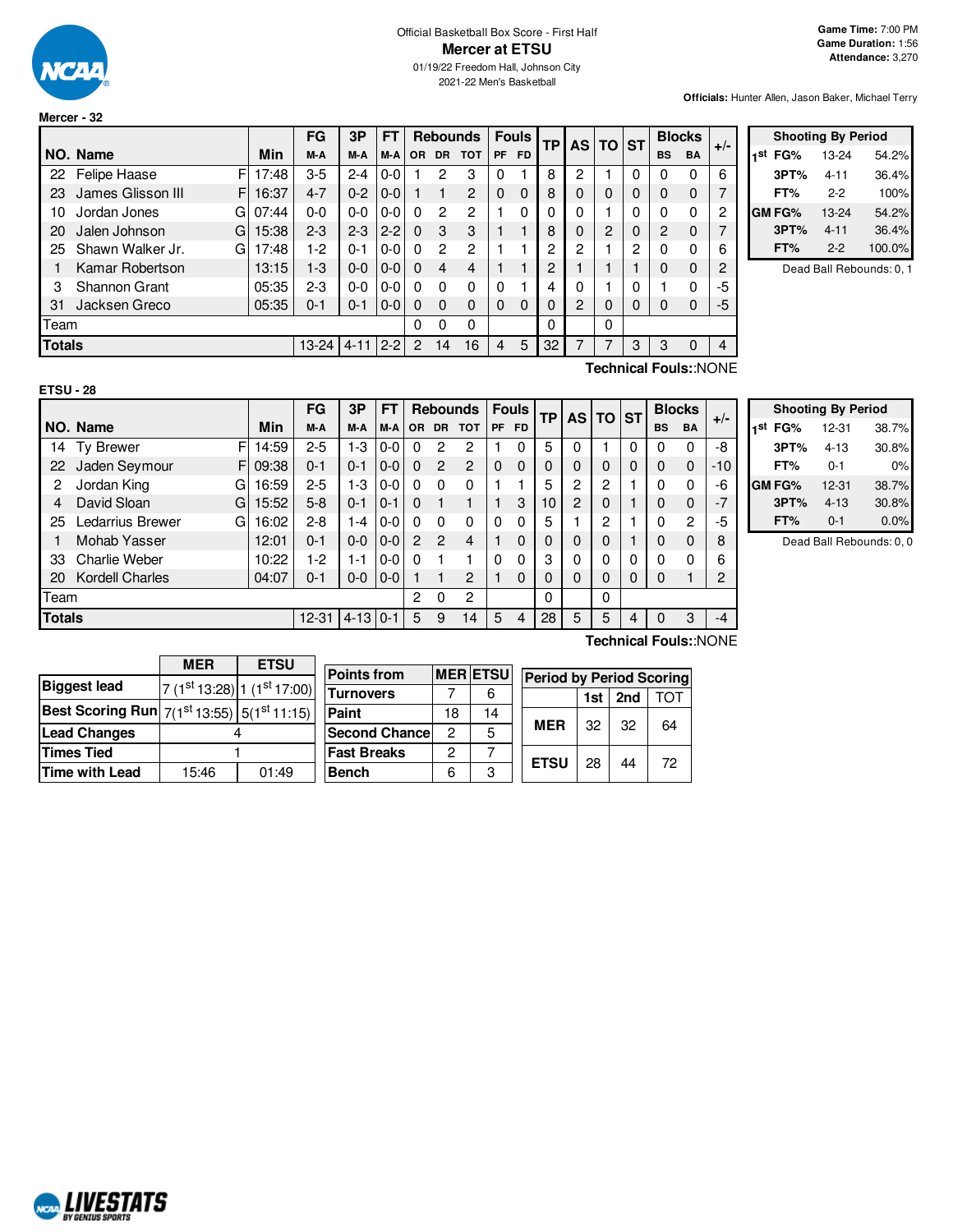

2021-22 Men's Basketball

**Officials:** Hunter Allen, Jason Baker, Michael Terry

### **Period 2**

| <b>Quarter Starters:</b> |                                                                         |              |             |            |                                                  |                                                       |
|--------------------------|-------------------------------------------------------------------------|--------------|-------------|------------|--------------------------------------------------|-------------------------------------------------------|
| <b>ETSU</b>              | 2 King J                                                                | 4 Sloan D    | 14 Brewer T |            | 22 Seymour J                                     | 25 Brewer L                                           |
| <b>MER</b>               | 1 Robertson K                                                           | 20 Johnson J |             | 22 Haase F | 23 Glisson III J                                 | 25 Walker Jr. S                                       |
| <b>Game Time</b>         | <b>ETSU</b>                                                             |              | Score       | Diff       |                                                  | <b>MER</b>                                            |
| 20:00                    | 1 YASSER M substitution out                                             |              |             |            |                                                  |                                                       |
| 20:00                    | 33 WEBER C substitution out                                             |              |             |            |                                                  |                                                       |
| 20:00                    | 22 SEYMOUR J substitution in                                            |              |             |            |                                                  |                                                       |
| 20:00                    | 25 BREWER L substitution in                                             |              |             |            |                                                  |                                                       |
| 19:41                    | 22 SEYMOUR J foul drawn (1)                                             |              |             |            | 23 GLISSON III J foul offensive (1 - 1)          |                                                       |
| 19:41                    |                                                                         |              |             |            | 23 GLISSON III J turnover offensive (1)          |                                                       |
| 19:24                    | 14 BREWER T 2pt FG from turnover in the paint, layup made (7)           |              | 30-32       | $-2$       |                                                  |                                                       |
| 19:24                    | 4 SLOAN D assist (3)                                                    |              |             |            |                                                  |                                                       |
| 19:05                    |                                                                         |              | 30-35       | -5         | 22 HAASE F 3pt FG, jump shot made (11)           |                                                       |
| 19:05                    |                                                                         |              |             |            | 1 ROBERTSON K assist (2)                         |                                                       |
| 18:36                    | 25 BREWER L 2pt FG in the paint, layup missed                           |              |             |            |                                                  |                                                       |
| 18:33                    | 25 BREWER L offensive rebound (1)                                       |              |             |            |                                                  |                                                       |
| 18:28                    | 14 BREWER T 2pt FG second chance outside the paint, jump<br>shot missed |              |             |            |                                                  |                                                       |
| 18:24                    |                                                                         |              |             |            | 23 GLISSON III J defensive rebound (3)           |                                                       |
| 18:14                    |                                                                         |              | 30-37       | $-7$       |                                                  | 23 GLISSON III J 2pt FG in the paint, layup made (10) |
| 18:14                    |                                                                         |              |             |            | 25 WALKER JR. S assist (3)                       |                                                       |
| 17:52                    | 25 BREWER L 2pt FG in the paint, layup made (7)                         |              | 32-37       | -5         |                                                  |                                                       |
| 17:52                    | 14 BREWER T assist (1)                                                  |              |             |            |                                                  |                                                       |
| 17:39                    | 14 BREWER T substitution out                                            |              |             |            |                                                  |                                                       |
| 17:39                    | 33 WEBER C substitution in                                              |              |             |            |                                                  |                                                       |
| 17:39                    |                                                                         |              |             |            | turnover sec 5 (9)                               |                                                       |
| 17:20                    | 33 WEBER C foul drawn (1)                                               |              |             |            | 20 JOHNSON J foul personal (2 - 2)               |                                                       |
| 17:14                    | 25 BREWER L turnover lost ball (3)                                      |              |             |            |                                                  |                                                       |
| 16:53                    | 33 WEBER C foul shooting (1 - 1)                                        |              |             |            | 23 GLISSON III J foul drawn (1)                  |                                                       |
| 16:53                    |                                                                         |              | 32-38       | -6         | 23 GLISSON III J free throw 1 - 2 made (11)      |                                                       |
| 16:53                    | 22 SEYMOUR J substitution out                                           |              |             |            |                                                  |                                                       |
| 16:53                    | 14 BREWER T substitution in                                             |              |             |            |                                                  |                                                       |
| 16:53                    |                                                                         |              |             |            | 23 GLISSON III J free throw 2 - 2 missed         |                                                       |
| 16:51                    | 25 BREWER L defensive rebound (2)                                       |              |             |            |                                                  |                                                       |
| 16:42                    | 14 BREWER T 3pt FG, jump shot missed                                    |              |             |            |                                                  |                                                       |
| 16:38                    |                                                                         |              |             |            | 1 ROBERTSON K defensive rebound (5)              |                                                       |
| 16:33                    |                                                                         |              |             |            | 20 JOHNSON J 3pt FG, jump shot missed            |                                                       |
| 16:29                    | 2 KING J defensive rebound (1)                                          |              |             |            |                                                  |                                                       |
| 16:25                    | 4 SLOAN D 2pt FG in the paint, driving layup missed                     |              |             |            |                                                  |                                                       |
| 16:21                    | 14 BREWER T offensive rebound (3)                                       |              |             |            |                                                  |                                                       |
| 16:18                    | 14 BREWER T 2pt FG second chance in the paint, layup made<br>(9)        |              | 34-38       | -4         |                                                  |                                                       |
| 16:14                    | 14 BREWER T steal (1)                                                   |              |             |            | 23 GLISSON III J turnover bad pass (2)           |                                                       |
| 16:07                    | 2 KING J 3pt FG from turnover, jump shot missed                         |              |             |            |                                                  |                                                       |
| 16:03                    |                                                                         |              |             |            | 23 GLISSON III J defensive rebound (4)           |                                                       |
| 15:45                    |                                                                         |              |             |            | 22 HAASE F 2pt FG in the paint, jump shot missed |                                                       |
| 15:41                    | 33 WEBER C defensive rebound (2)                                        |              |             |            |                                                  |                                                       |
| 15:37                    | 4 SLOAN D 2pt FG in the paint, driving layup missed                     |              |             |            |                                                  |                                                       |
|                          |                                                                         |              |             |            |                                                  |                                                       |

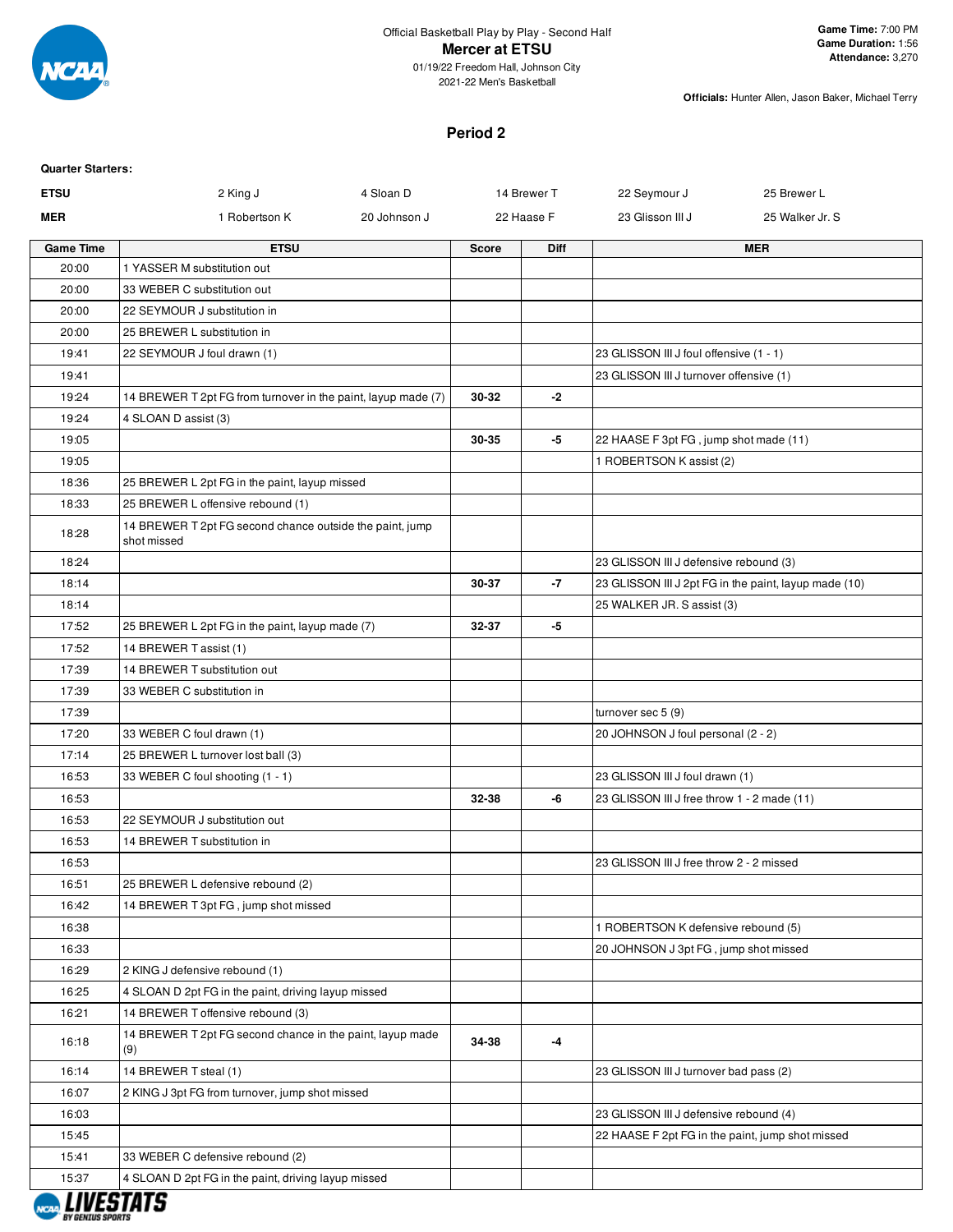

## Official Basketball Play by Play - Second Half **Mercer at ETSU**

01/19/22 Freedom Hall, Johnson City 2021-22 Men's Basketball

| <b>Game Time</b> | <b>ETSU</b>                                                             | <b>Score</b> | Diff          | <b>MER</b>                                                       |
|------------------|-------------------------------------------------------------------------|--------------|---------------|------------------------------------------------------------------|
| 15:32            |                                                                         |              |               | 25 WALKER JR. S defensive rebound (3)                            |
| 15:28            |                                                                         |              |               | 1 ROBERTSON K 3pt FG, jump shot missed                           |
| 15:25            | 33 WEBER C defensive rebound (3)                                        |              |               |                                                                  |
| 15:16            | 14 BREWER T foul drawn (1)                                              |              |               | 23 GLISSON III J foul personal (2 - 3)                           |
| 15:16            |                                                                         |              | Timeout media |                                                                  |
| 15:16            | 4 SLOAN D substitution out                                              |              |               |                                                                  |
| 15:16            | 1 YASSER M substitution in                                              |              |               |                                                                  |
| 15:08            | 14 BREWER T 2pt FG outside the paint, jump shot missed                  |              |               |                                                                  |
| 15:05            |                                                                         |              |               | 23 GLISSON III J defensive rebound (5)                           |
| 14:49            |                                                                         | 34-40        | -6            | 23 GLISSON III J 2pt FG in the paint, layup made (13)            |
| 14:49            |                                                                         |              |               | 1 ROBERTSON K assist (3)                                         |
| 14:30            | 2 KING J foul drawn (2)                                                 |              |               | 1 ROBERTSON K foul shooting (2 - 4)                              |
| 14:30            | 2 KING J free throw 1 - 2 made (6)                                      | 35-40        | -5            |                                                                  |
| 14:30            | 2 KING J free throw 2 - 2 made (7)                                      | 36-40        | -4            |                                                                  |
| 14:11            |                                                                         |              |               | 25 WALKER JR. S 3pt FG, jump shot blocked                        |
| 14:11            | 2 KING J block (1)                                                      |              |               |                                                                  |
| 14:11            |                                                                         |              |               | offensive rebound (22)                                           |
| 14:11            | 33 WEBER C substitution out                                             |              |               |                                                                  |
| 14:11            | 22 SEYMOUR J substitution in                                            |              |               |                                                                  |
| 14:09            |                                                                         | 36-42        | -6            | 22 HAASE F 2pt FG second chance in the paint, layup made<br>(13) |
| 14:09            |                                                                         |              |               | 1 ROBERTSON K assist (4)                                         |
| 13:51            | 2 KING J 3pt FG, jump shot missed                                       |              |               |                                                                  |
| 13:49            | 22 SEYMOUR J offensive rebound (3)                                      |              |               |                                                                  |
| 13:49            | 22 SEYMOUR J foul drawn (2)                                             |              |               | 1 ROBERTSON K foul personal (3 - 5)                              |
| 13:49            |                                                                         |              |               | 1 ROBERTSON K substitution out                                   |
| 13:49            |                                                                         |              |               | 10 JONES J substitution in                                       |
| 13:41            | 25 BREWER L 2pt FG second chance in the paint, driving layup<br>made(9) | 38-42        | -4            |                                                                  |
| 13:26            |                                                                         |              |               | 23 GLISSON III J 2pt FG outside the paint, jump shot missed      |
| 13:22            | 2 KING J defensive rebound (2)                                          |              |               |                                                                  |
| 13:16            | 2 KING J turnover bad pass (3)                                          |              |               | 20 JOHNSON J steal (1)                                           |
| 13:05            |                                                                         |              |               | 10 JONES J 3pt FG from turnover, jump shot missed                |
| 13:02            | 1 YASSER M defensive rebound (5)                                        |              |               |                                                                  |
| 12:55            | 2 KING J 3pt FG, jump shot made (10)                                    | 41-42        | $-1$          |                                                                  |
| 12:55            | 25 BREWER L assist (2)                                                  |              |               |                                                                  |
| 12:53            |                                                                         |              |               | Timeout 30 Sec                                                   |
| 12:53            |                                                                         |              | Timeout media |                                                                  |
| 12:53            | 25 BREWER L substitution out                                            |              |               |                                                                  |
| 12:53            | 4 SLOAN D substitution in                                               |              |               |                                                                  |
| 12:25            |                                                                         |              |               | 25 WALKER JR. S 3pt FG, jump shot missed                         |
| 12:22            |                                                                         |              |               | offensive rebound (23)                                           |
| 12:14            | 1 YASSER M foul shooting (2 - 2)                                        |              |               | 20 JOHNSON J foul drawn (2)                                      |
| 12:14            |                                                                         | 41-43        | -2            | 20 JOHNSON J free throw 1 - 3 made (9)                           |
| 12:14            |                                                                         | 41-44        | -3            | 20 JOHNSON J free throw 2 - 3 made (10)                          |
| 12:14            | 2 KING J substitution out                                               |              |               |                                                                  |
| 12:14            | 22 SEYMOUR J substitution out                                           |              |               |                                                                  |
| 12:14            | 25 BREWER L substitution in                                             |              |               |                                                                  |
| 12:14            | 33 WEBER C substitution in                                              |              |               |                                                                  |
| 12:14            |                                                                         |              |               | 22 HAASE F substitution out                                      |

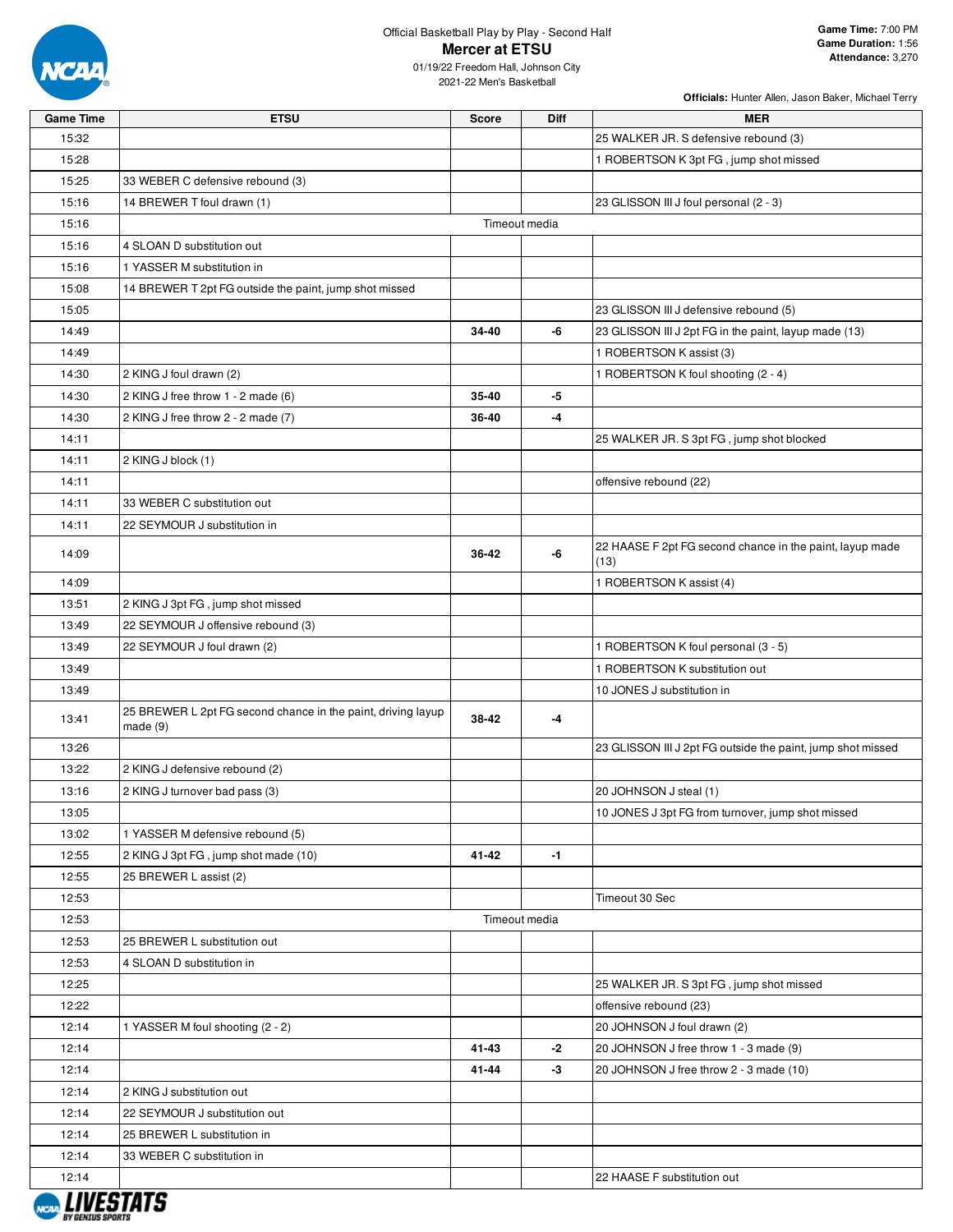

## Official Basketball Play by Play - Second Half **Mercer at ETSU**

01/19/22 Freedom Hall, Johnson City 2021-22 Men's Basketball

| <b>Game Time</b> | <b>ETSU</b>                                                  | <b>Score</b>  | Diff         | <b>MER</b>                                                       |
|------------------|--------------------------------------------------------------|---------------|--------------|------------------------------------------------------------------|
| 12:14            |                                                              |               |              | 3 GRANT S substitution in                                        |
| 12:14            |                                                              | 41-45         | $-4$         | 20 JOHNSON J free throw 3 - 3 made (11)                          |
| 11:54            | 25 BREWER L 2pt FG outside the paint, jump shot missed       |               |              |                                                                  |
| 11:51            | 1 YASSER M offensive rebound (6)                             |               |              |                                                                  |
| 11:48            | 33 WEBER C 3pt FG second chance, jump shot missed            |               |              |                                                                  |
| 11:46            |                                                              |               |              | defensive rebound (24)                                           |
| 11:46            |                                                              | Timeout media |              |                                                                  |
| 11:17            |                                                              |               |              | 23 GLISSON III J 2pt FG in the paint, layup missed               |
| 11:13            | 33 WEBER C defensive rebound (4)                             |               |              |                                                                  |
| 10:51            | 4 SLOAN D 3pt FG, jump shot made (13)                        | 44-45         | $-1$         |                                                                  |
| 10:20            |                                                              |               |              | 3 GRANT S 2pt FG in the paint, layup blocked                     |
| 10:20            | 4 SLOAN D block (1)                                          |               |              |                                                                  |
| 10:18            | defensive rebound (26)                                       |               |              |                                                                  |
| 10:18            |                                                              |               |              | 10 JONES J substitution out                                      |
| 10:18            |                                                              |               |              | 1 ROBERTSON K substitution in                                    |
|                  |                                                              |               |              |                                                                  |
| 09:56            | 4 SLOAN D 2pt FG in the paint, layup made (15)               | 46-45         | $\mathbf{1}$ |                                                                  |
| 09:24            |                                                              |               |              | 3 GRANT S 2pt FG in the paint, layup missed                      |
| 09:21            | 25 BREWER L defensive rebound (3)                            |               |              |                                                                  |
| 09:09            | 4 SLOAN D 3pt FG, jump shot made (18)                        | 49-45         | 4            |                                                                  |
| 08:45            | 1 YASSER M foul shooting (3 - 3)                             |               |              | 1 ROBERTSON K foul drawn (2)                                     |
| 08:45            |                                                              | 49-46         | 3            | 1 ROBERTSON K free throw 1 - 2 made (3)                          |
| 08:45            | 1 YASSER M substitution out                                  |               |              |                                                                  |
| 08:45            | 2 KING J substitution in                                     |               |              |                                                                  |
| 08:45            |                                                              |               |              | 23 GLISSON III J substitution out                                |
| 08:45            |                                                              |               |              | 22 HAASE F substitution in                                       |
| 08:45            |                                                              | 49-47         | $\mathbf{2}$ | 1 ROBERTSON K free throw 2 - 2 made (4)                          |
| 08:34            | 4 SLOAN D foul drawn (4)                                     |               |              | 1 ROBERTSON K foul personal (4 - 6)                              |
| 08:34            |                                                              |               |              | 1 ROBERTSON K substitution out                                   |
| 08:34            |                                                              |               |              | 10 JONES J substitution in                                       |
| 08:21            | 4 SLOAN D 2pt FG outside the paint, jump shot missed         |               |              |                                                                  |
| 08:17            |                                                              |               |              | 3 GRANT S defensive rebound (1)                                  |
| 08:04            |                                                              | 49-50         | -1           | 20 JOHNSON J 3pt FG, jump shot made (14)                         |
| 08:04            |                                                              |               |              | 25 WALKER JR. S assist (4)                                       |
| 07:35            |                                                              | Timeout media |              |                                                                  |
| 07:25            | turnover shot clock (8)                                      |               |              |                                                                  |
| 07:09            |                                                              |               |              | 20 JOHNSON J 3pt FG from turnover, jump shot missed              |
| 07:04            | 14 BREWER T defensive rebound (4)                            |               |              |                                                                  |
| 06:57            | 4 SLOAN D 2pt FG in the paint, driving layup made (20)       | 51-50         | $\mathbf{1}$ |                                                                  |
| 06:40            | 25 BREWER L foul personal (1 - 4)                            |               |              | 20 JOHNSON J foul drawn (3)                                      |
| 06:40            |                                                              |               |              | 3 GRANT S substitution out                                       |
| 06:40            |                                                              |               |              | 23 GLISSON III J substitution in                                 |
| 06:15            |                                                              | 51-52         | $-1$         | 22 HAASE F 2pt FG in the paint, hook shot made (15)              |
| 05:47            | 2 KING J 2pt FG outside the paint, floating jump shot missed |               |              |                                                                  |
| 05:43            |                                                              |               |              | 22 HAASE F defensive rebound (4)                                 |
| 05:40            |                                                              | 51-54         | -3           | 23 GLISSON III J 2pt FG fast break in the paint, layup made (15) |
| 05:40            |                                                              |               |              | 25 WALKER JR. S assist (5)                                       |
| 05:09            | 4 SLOAN D 3pt FG, jump shot made (23)                        | 54-54         | 0            |                                                                  |
|                  |                                                              |               |              |                                                                  |
| 04:51            |                                                              | 54-56         | $-2$         | 10 JONES J 2pt FG in the paint, layup made (2)                   |
| 04:51            | 33 WEBER C foul shooting (2 - 5)                             |               |              | 10 JONES J foul drawn (1)                                        |

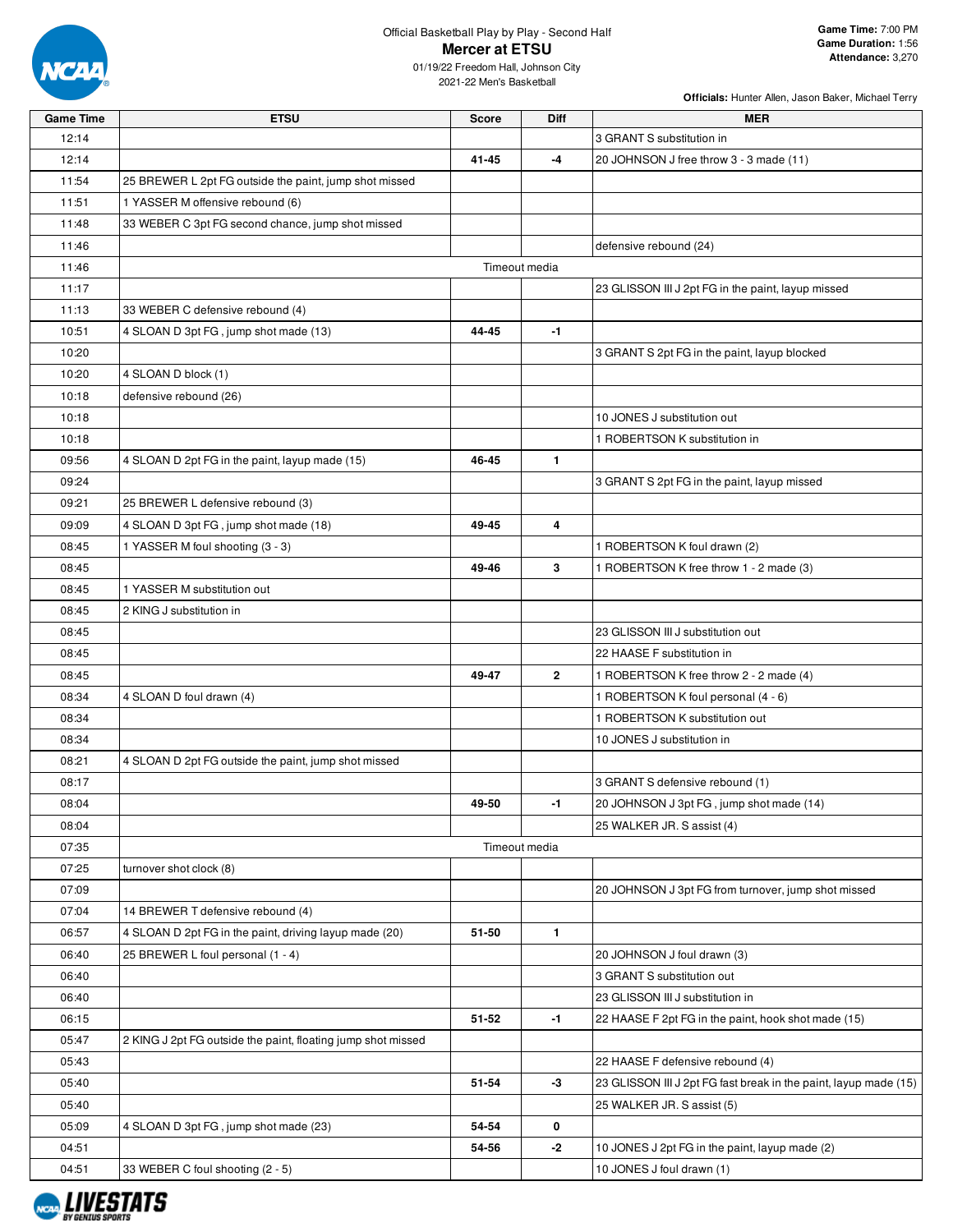

2021-22 Men's Basketball

| <b>Game Time</b> | <b>ETSU</b>                                                                          | Score | <b>Diff</b>    | MER                                                     |
|------------------|--------------------------------------------------------------------------------------|-------|----------------|---------------------------------------------------------|
| 04:51            | 33 WEBER C substitution out                                                          |       |                |                                                         |
| 04:51            | 22 SEYMOUR J substitution in                                                         |       |                |                                                         |
| 04:51            |                                                                                      | 54-57 | -3             | 10 JONES J free throw 1 - 1 made (3)                    |
| 04:37            | 4 SLOAN D 2pt FG outside the paint, jump shot missed                                 |       |                |                                                         |
| 04:33            |                                                                                      |       |                | 10 JONES J defensive rebound (3)                        |
| 04:21            | 4 SLOAN D steal (2)                                                                  |       |                | 22 HAASE F turnover bad pass (2)                        |
| 04:15            | 14 BREWER T 2pt FG fast break from turnover in the paint,<br>driving layup made (11) | 56-57 | -1             |                                                         |
| 04:15            | 4 SLOAN D assist (4)                                                                 |       |                |                                                         |
| 04:03            |                                                                                      |       |                | 25 WALKER JR. S 3pt FG, jump shot missed                |
| 03:59            | 14 BREWER T defensive rebound (5)                                                    |       |                |                                                         |
| 03:55            | 25 BREWER L foul drawn (1)                                                           |       |                | 25 WALKER JR. S foul shooting (2 - 7)                   |
| 03:55            |                                                                                      |       | Timeout media  |                                                         |
| 03:55            | 25 BREWER L free throw fast break 1 - 2 missed                                       |       |                |                                                         |
| 03:55            | offensive dead ball rebound (1)                                                      |       |                |                                                         |
| 03:55            | 25 BREWER L free throw fast break 2 - 2 made (10)                                    | 57-57 | 0              |                                                         |
| 03:45            |                                                                                      |       |                | Timeout 30 Sec                                          |
| 03:27            |                                                                                      | 57-60 | -3             | 10 JONES J 3pt FG, jump shot made (6)                   |
| 03:27            |                                                                                      |       |                | 22 HAASE F assist (3)                                   |
| 03:08            | 25 BREWER L 3pt FG, jump shot made (13)                                              | 60-60 | 0              |                                                         |
| 03:08            | 4 SLOAN D assist (5)                                                                 |       |                |                                                         |
| 02:48            |                                                                                      |       |                | 10 JONES J 2pt FG in the paint, driving layup blocked   |
| 02:48            | 14 BREWER T block (1)                                                                |       |                |                                                         |
| 02:48            |                                                                                      |       |                | offensive rebound (28)                                  |
|                  |                                                                                      |       |                | 22 HAASE F 2pt FG second chance in the paint, jump shot |
| 02:43            |                                                                                      |       |                | missed                                                  |
| 02:39            | 2 KING J defensive rebound (3)                                                       |       |                |                                                         |
| 02:18            | 25 BREWER L 3pt FG, jump shot made (16)                                              | 63-60 | 3              |                                                         |
| 02:18            | 4 SLOAN D assist (6)                                                                 |       |                |                                                         |
| 02:06            | 14 BREWER T steal (2)                                                                |       |                | 10 JONES J turnover lost ball (2)                       |
| 02:02            | 14 BREWER T 2pt FG fast break from turnover in the paint,<br>dunk, made (13)         | 65-60 | 5              |                                                         |
| 02:02            |                                                                                      |       |                | Timeout 60 Sec                                          |
| 02:02            |                                                                                      |       |                | 10 JONES J substitution out                             |
| 02:02            |                                                                                      |       |                | 1 ROBERTSON K substitution in                           |
| 01:52            | 25 BREWER L foul shooting (2 - 6)                                                    |       |                | 22 HAASE F foul drawn (2)                               |
| 01:52            |                                                                                      | 65-61 | 4              | 22 HAASE F free throw 1 - 2 made (16)                   |
| 01:52            |                                                                                      | 65-62 | $\mathbf{3}$   | 22 HAASE F free throw 2 - 2 made (17)                   |
| 01:24            | 2 KING J 2pt FG outside the paint, jump shot made (12)                               | 67-62 | 5              |                                                         |
| 01:06            |                                                                                      |       |                | 23 GLISSON III J turnover lost ball (3)                 |
| 01:06            |                                                                                      |       |                | 22 HAASE F substitution out                             |
| 01:06            |                                                                                      |       |                | 10 JONES J substitution in                              |
| 00:58            | 22 SEYMOUR J 2pt FG fast break from turnover in the paint,<br>dunk, made (2)         | 69-62 | $\overline{7}$ |                                                         |
| 00:58            | 4 SLOAN D assist (7)                                                                 |       |                |                                                         |
| 00:53            |                                                                                      |       |                | 20 JOHNSON J 3pt FG, jump shot missed                   |
| 00:49            |                                                                                      |       |                | offensive rebound (29)                                  |
| 00:49            |                                                                                      |       |                | 10 JONES J substitution out                             |
| 00:49            |                                                                                      |       |                | 22 HAASE F substitution in                              |
| 00:49            | 2 KING J substitution out                                                            |       |                |                                                         |

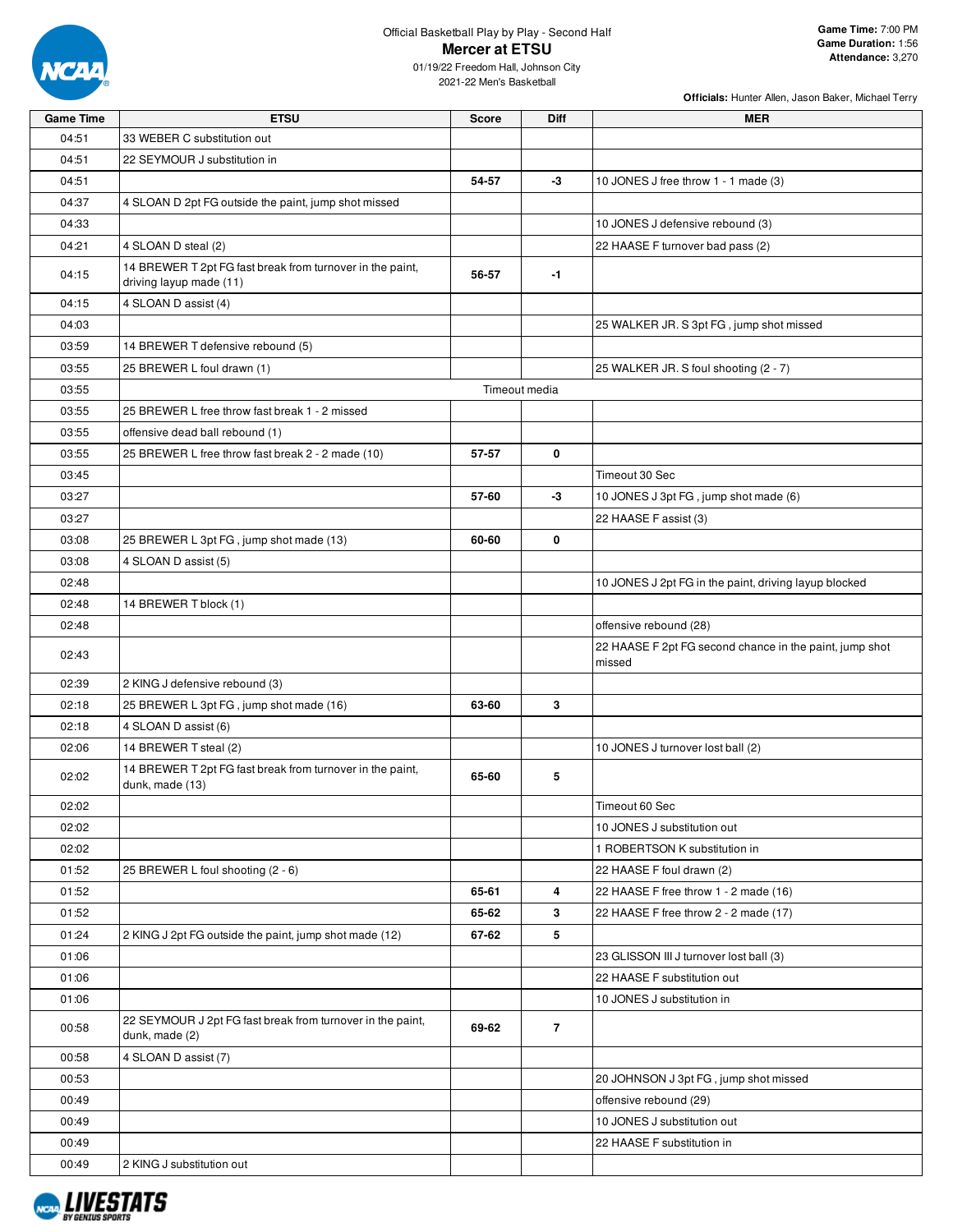

2021-22 Men's Basketball

| <b>Game Time</b>      | <b>ETSU</b>                                       | <b>Score</b>       | Diff           | <b>MER</b>                                                       |  |  |
|-----------------------|---------------------------------------------------|--------------------|----------------|------------------------------------------------------------------|--|--|
| 00:49                 | 20 CHARLES K substitution in                      |                    |                |                                                                  |  |  |
| 00:43                 |                                                   |                    |                | 23 GLISSON III J 3pt FG second chance, jump shot missed          |  |  |
| 00:38                 | 25 BREWER L defensive rebound (4)                 |                    |                |                                                                  |  |  |
| 00:37                 | 25 BREWER L foul drawn (2)                        |                    |                | 22 HAASE F foul personal (1 - 8)                                 |  |  |
| 00:37                 | 20 CHARLES K substitution out                     |                    |                |                                                                  |  |  |
| 00:37                 | 2 KING J substitution in                          |                    |                |                                                                  |  |  |
| 00:37                 | 25 BREWER L 1&1 free throw 1 made (17)            | 70-62              | 8              |                                                                  |  |  |
| 00:37                 | 25 BREWER L 1&1 free throw 2 made (18)            | 71-62              | 9              |                                                                  |  |  |
| 00:30                 |                                                   | 71-64              | $\overline{7}$ | 23 GLISSON III J 2pt FG fast break in the paint, layup made (17) |  |  |
| 00:30                 |                                                   |                    |                | 22 HAASE F assist (4)                                            |  |  |
| 00:28                 | 2 KING J foul drawn (3)                           |                    |                | 25 WALKER JR. S foul personal (3 - 9)                            |  |  |
| 00:28                 | 2 KING J 1&1 free throw 1 missed                  |                    |                |                                                                  |  |  |
| 00:28                 |                                                   |                    |                | 23 GLISSON III J defensive rebound (6)                           |  |  |
| 00:21                 |                                                   |                    |                | 22 HAASE F 3pt FG, jump shot missed                              |  |  |
| 00:20                 | 14 BREWER T defensive rebound (6)                 |                    |                |                                                                  |  |  |
| 00:19                 | 14 BREWER T foul drawn (2)                        |                    |                | 23 GLISSON III J foul personal (3 - 10)                          |  |  |
| 00:19                 | 14 BREWER T free throw fast break 1 - 2 made (14) | 72-64              | 8              |                                                                  |  |  |
| 00:19                 | 14 BREWER T free throw fast break 2 - 2 missed    |                    |                |                                                                  |  |  |
| 00:18                 |                                                   |                    |                | 22 HAASE F defensive rebound (5)                                 |  |  |
| 00:10                 |                                                   |                    |                | 20 JOHNSON J 3pt FG, jump shot missed                            |  |  |
| 00:08                 |                                                   |                    |                | 23 GLISSON III J offensive rebound (7)                           |  |  |
| 00:07                 | 22 SEYMOUR J foul shooting (1 - 7)                |                    |                | 23 GLISSON III J foul drawn (2)                                  |  |  |
| 00:07                 |                                                   |                    |                | 23 GLISSON III J free throw 1 - 2 missed                         |  |  |
| 00:07                 |                                                   |                    |                | offensive dead ball rebound (2)                                  |  |  |
| 00:07                 |                                                   |                    |                | 23 GLISSON III J free throw 2 - 2 missed                         |  |  |
| 00:05                 | 22 SEYMOUR J defensive rebound (4)                |                    |                |                                                                  |  |  |
|                       |                                                   | <b>END OF GAME</b> |                |                                                                  |  |  |
| <b>ETSU 72-64 MER</b> |                                                   |                    |                |                                                                  |  |  |

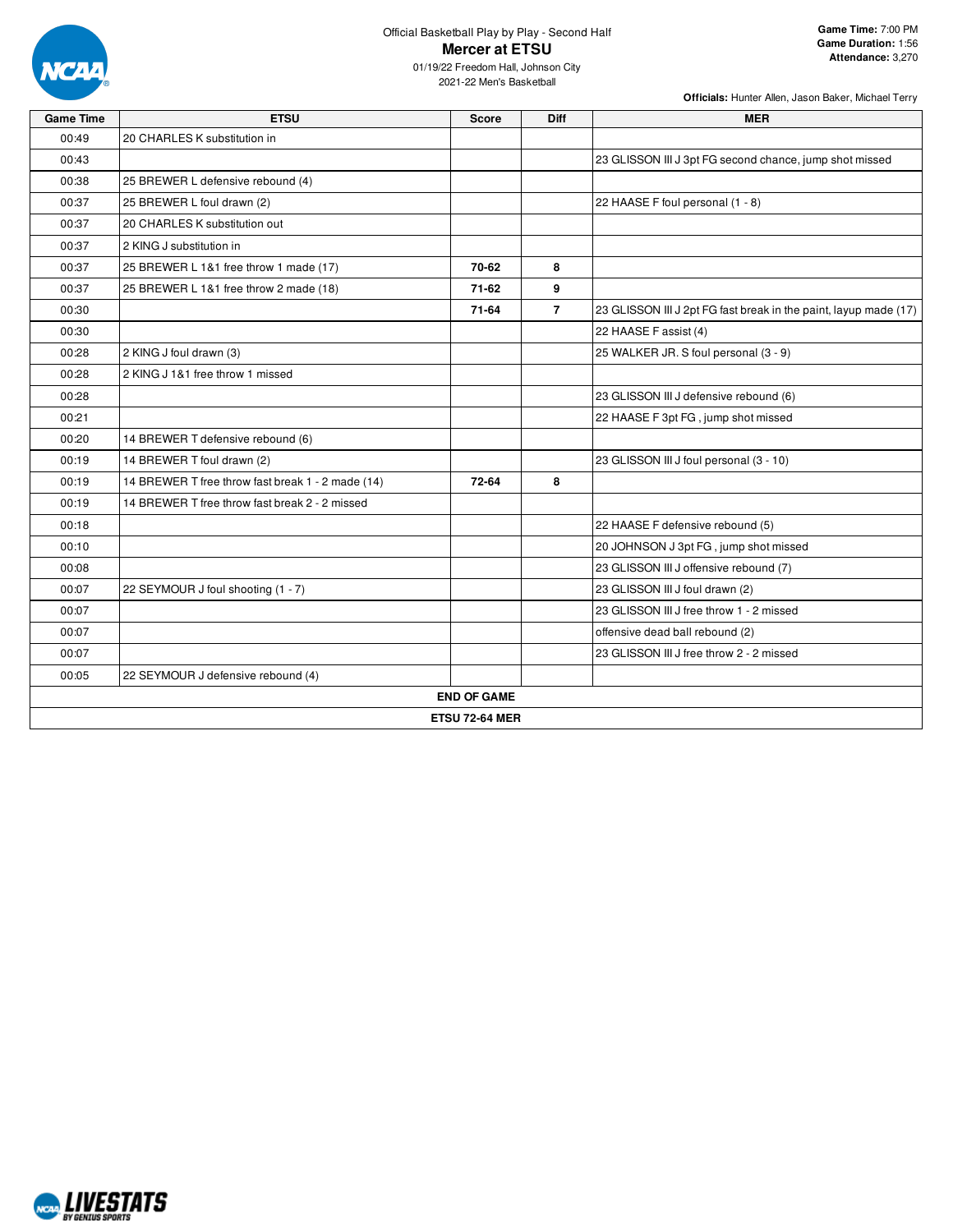

**Mercer - 32**

**Officials:** Hunter Allen, Jason Baker, Michael Terry

|               |                         |            | FG        | 3P       | FТ       |           |                | <b>Rebounds</b> |                | <b>Fouls</b> | TP I |   | AS TO ST    |   |           | <b>Blocks</b> |       |                 |
|---------------|-------------------------|------------|-----------|----------|----------|-----------|----------------|-----------------|----------------|--------------|------|---|-------------|---|-----------|---------------|-------|-----------------|
|               | NO. Name                | <b>Min</b> | M-A       | M-A      | M-A      | <b>OR</b> | <b>DR</b>      | <b>TOT</b>      | <b>PF</b>      | <b>FD</b>    |      |   |             |   | <b>BS</b> | <b>BA</b>     | $+/-$ | <sub>2</sub> nd |
| 22            | F<br>Felipe Haase       | 16:15      | $3-6$     | $1-2$    | $2 - 2$  | 0         | $\overline{2}$ | 2               |                |              | 9    | 2 |             |   |           | 0             | -4    |                 |
| 23            | James Glisson III<br>F. | 17:55      | $4 - 7$   | $0 - 1$  | $1 - 4$  |           | 4              | 5               | 3              | 2            | 9    | 0 | 3           | 0 | 0         | $\Omega$      | -14   |                 |
| 10            | Jordan Jones<br>G       | 10:19      | $2 - 4$   | $1-2$    | $1 - 1$  | 0         |                |                 | $\Omega$       |              | 6    | 0 |             | 0 |           |               | $-10$ | <b>GM</b>       |
| 20            | Jalen Johnson<br>GI     | 20:00      | $1-5$     | $1-5$    | $3-3$    | 0         | 0              | $\Omega$        |                | 2            | 6    | 0 | $\Omega$    |   | 0         | $\Omega$      | $-12$ |                 |
| 25            | Shawn Walker Jr.<br>GI  | 20:00      | $0 - 3$   | $0 - 3$  | $0-0$    | 0         |                |                 | $\overline{2}$ | 0            |      | 3 | $\Omega$    | 0 | $\Omega$  |               | $-12$ |                 |
| 3             | <b>Shannon Grant</b>    | 05:34      | $0 - 2$   | $0 - 0$  | $0 - 0$  | 0         |                |                 | $\Omega$       | $\Omega$     | 0    |   | $\Omega$    |   | 0         |               | $-4$  |                 |
|               | Kamar Robertson         | 09:57      | $0 - 1$   | $0 - 1$  | $2 - 2$  | 0         |                |                 | З              |              | 2    | 3 | $\mathbf 0$ | 0 |           | 0             | $-4$  |                 |
| Team          |                         |            |           |          |          | 4         |                | 5               |                |              | 0    |   |             |   |           |               |       |                 |
| <b>Totals</b> |                         |            | $10 - 28$ | $3 - 14$ | $9 - 12$ | 5         |                | 16              | 10             |              | 32   | 8 | 6           |   |           | 3             | -12   |                 |

|                     | <b>Shooting By Period</b> |       |  |  |  |  |
|---------------------|---------------------------|-------|--|--|--|--|
| <sub>2</sub> nd FG% | 10-28                     | 35.7% |  |  |  |  |
| 3PT%                | $3 - 14$                  | 21.4% |  |  |  |  |
| FT%                 | $9 - 12$                  | 75%   |  |  |  |  |
| <b>GM FG%</b>       | 10-28                     | 35.7% |  |  |  |  |
| 3PT%                | $3 - 14$                  | 21.4% |  |  |  |  |
| FT%                 | $9 - 12$                  | 75.0% |  |  |  |  |

Dead Ball Rebounds: 1, 0

| ×<br>۰, |
|---------|
|---------|

**Technical Fouls:**:NONE

|    |                        |       | FG      | 3P       | FT      |          |           | <b>Rebounds</b> |                | <b>Fouls</b>             | <b>TP</b> | <b>AS</b> | TO       | <b>IST</b> |           | <b>Blocks</b>  | $+/-$ |
|----|------------------------|-------|---------|----------|---------|----------|-----------|-----------------|----------------|--------------------------|-----------|-----------|----------|------------|-----------|----------------|-------|
|    | NO. Name               | Min   | M-A     | M-A      | M-A     | OR.      | <b>DR</b> | <b>TOT</b>      | <b>PF</b>      | <b>FD</b>                |           |           |          |            | <b>BS</b> | <b>BA</b>      |       |
| 14 | F<br><b>Ty Brewer</b>  | 19:14 | $4 - 7$ | $0 - 1$  | $1-2$   |          | 3         | 4               | 0              | 2                        | 9         |           | 0        | 2          |           | $\Omega$       | 13    |
| 22 | Jaden Seymour<br>FI    | 09:55 | $1 - 1$ | $0 - 0$  | $0 - 0$ |          |           | 2               |                | 2                        | 2         | 0         | 0        | 0          | 0         | 0              | 9     |
| 2  | Jordan King<br>G       | 16:18 | $2 - 5$ | 1-3      | $2 - 3$ | $\Omega$ | 3         | 3               | 0              | 2                        | ⇁         | 0         |          | 0          |           | $\Omega$       | 6     |
| 4  | David Sloan<br>G       | 17:37 | $5-9$   | $3-3$    | $0 - 0$ | $\Omega$ | $\Omega$  | $\Omega$        | $\Omega$       | 1                        | 13        | 5         | $\Omega$ |            |           | 0              | 9     |
| 25 | Ledarrius Brewer<br>G  | 19:21 | $4-6$   | $2-2$    | $3 - 4$ |          | 3         | 4               | $\overline{c}$ | $\overline{2}$           | 13        |           |          | 0          | 0         | 0              | 14    |
| 33 | <b>Charlie Weber</b>   | 10:51 | $0 - 1$ | $0 - 1$  | $0 - 0$ | $\Omega$ | 3         | 3               | 2              | $\overline{\phantom{0}}$ |           | 0         | $\Omega$ | 0          | 0         | $\overline{0}$ | 2     |
|    | Mohab Yasser           | 06:31 | $0 - 0$ | $0-0$    | $0-0$   |          |           | $\overline{2}$  | 2              | 0                        |           | 0         | 0        | 0          | 0         | 0              | 7     |
| 20 | <b>Kordell Charles</b> | 00:13 | $0 - 0$ | $0 - 0$  | $0 - 0$ | $\Omega$ | $\Omega$  | $\Omega$        | 0              | 0                        | 0         | 0         | 0        | 0          | 0         | $\Omega$       | 0     |
|    | Team                   |       |         |          |         |          |           |                 |                |                          | 0         |           |          |            |           |                |       |
|    | <b>Totals</b>          |       |         | $6 - 10$ | $6-9$   | 4        | 15        | 19              |                | 10                       | 44        | 7         | 3        | 3          | 3         | $\Omega$       | 12    |

|                     | <b>Shooting By Period</b> |       |
|---------------------|---------------------------|-------|
| 2 <sup>nd</sup> FG% | 16-29                     | 55.2% |
| 3PT%                | $6 - 10$                  | 60.0% |
| FT%                 | 6-9                       | 66.7% |
| GM FG%              | 16-29                     | 55.2% |
| 3PT%                | $6 - 10$                  | 60.0% |
| FT%                 | 6-9                       | 66.7% |

Dead Ball Rebounds: 1, 0

|                                                                                 | <b>ETSU</b><br><b>MER</b>                          |  |  |  |  |  |  |
|---------------------------------------------------------------------------------|----------------------------------------------------|--|--|--|--|--|--|
| <b>Biggest lead</b>                                                             | 7 (2 <sup>nd</sup> 18:14) 9 (2 <sup>nd</sup> 0:37) |  |  |  |  |  |  |
| <b>Best Scoring Run</b> $\left  \frac{5(2^{nd} 18:14)}{8(2^{nd} 9:09)} \right $ |                                                    |  |  |  |  |  |  |
| <b>Lead Changes</b>                                                             |                                                    |  |  |  |  |  |  |
| <b>Times Tied</b>                                                               | з                                                  |  |  |  |  |  |  |
| <b>Time with Lead</b>                                                           | 12:56<br>04:52                                     |  |  |  |  |  |  |

| Points from          |    | <b>MER ETSU</b> | <b>Period by Period Scoring</b> |    |    |    |  |  |  |  |
|----------------------|----|-----------------|---------------------------------|----|----|----|--|--|--|--|
| Turnovers            |    |                 | 2nd<br>ГОТ<br>1st               |    |    |    |  |  |  |  |
| Paint                | 14 | 18              |                                 |    |    |    |  |  |  |  |
| <b>Second Chance</b> | 5  |                 | <b>MER</b>                      | 32 | 32 | 64 |  |  |  |  |
| Fast Breaks          |    | 10              |                                 | 28 |    | 72 |  |  |  |  |
| Bench                | ∩  |                 | <b>ETSU</b>                     |    | 44 |    |  |  |  |  |

**Technical Fouls:**:NONE

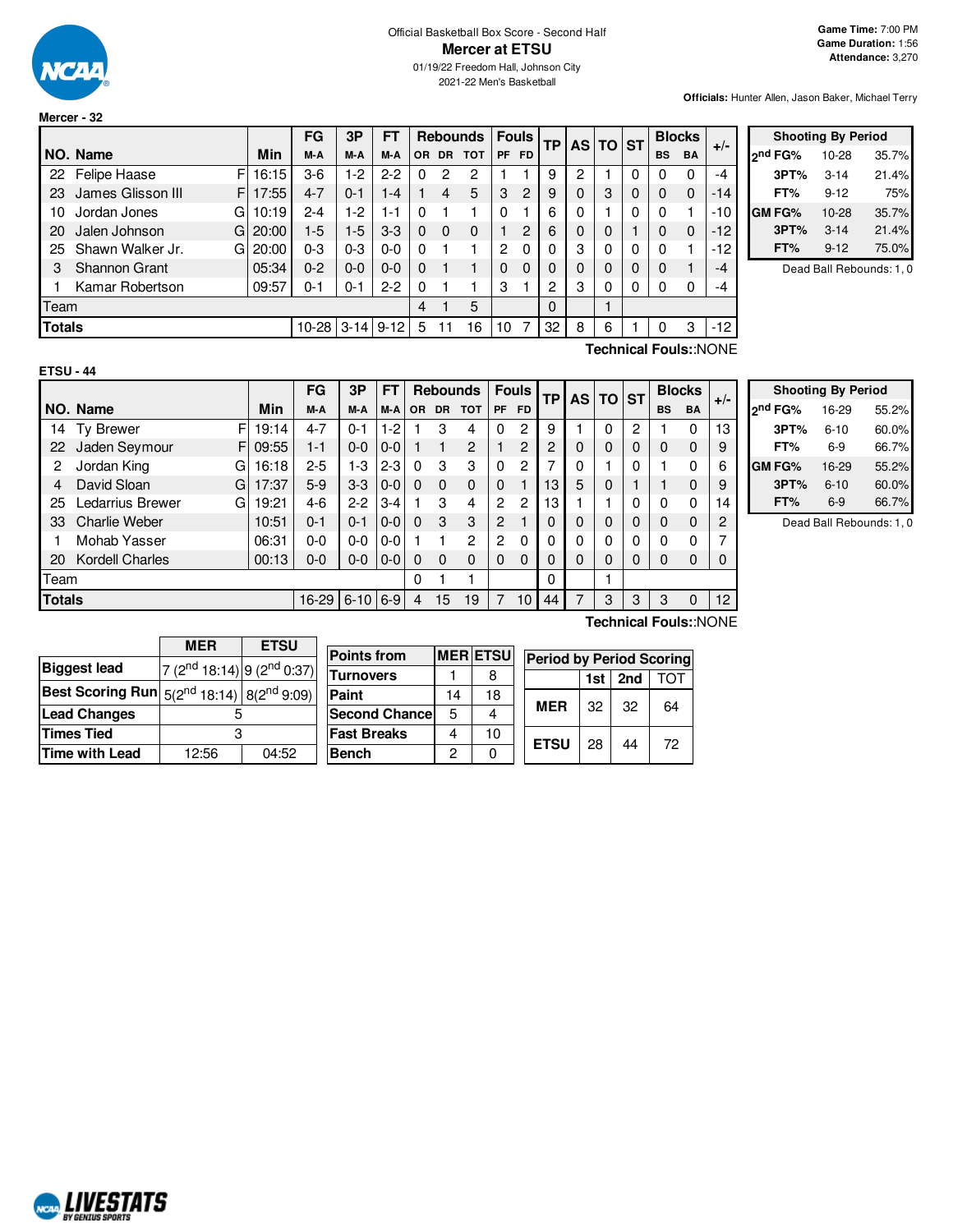

{ Players => 0, 1, 2, 4, 5, 11, 14, 15, 20, 21, 22, 23, 24, 25, 33; } FG Types => All; Results => All;

{ Players => 1, 2, 3, 10, 11, 14, 15, 20, 22, 23, 25, 30, 31, 32; } FG Types => All; Results => All;



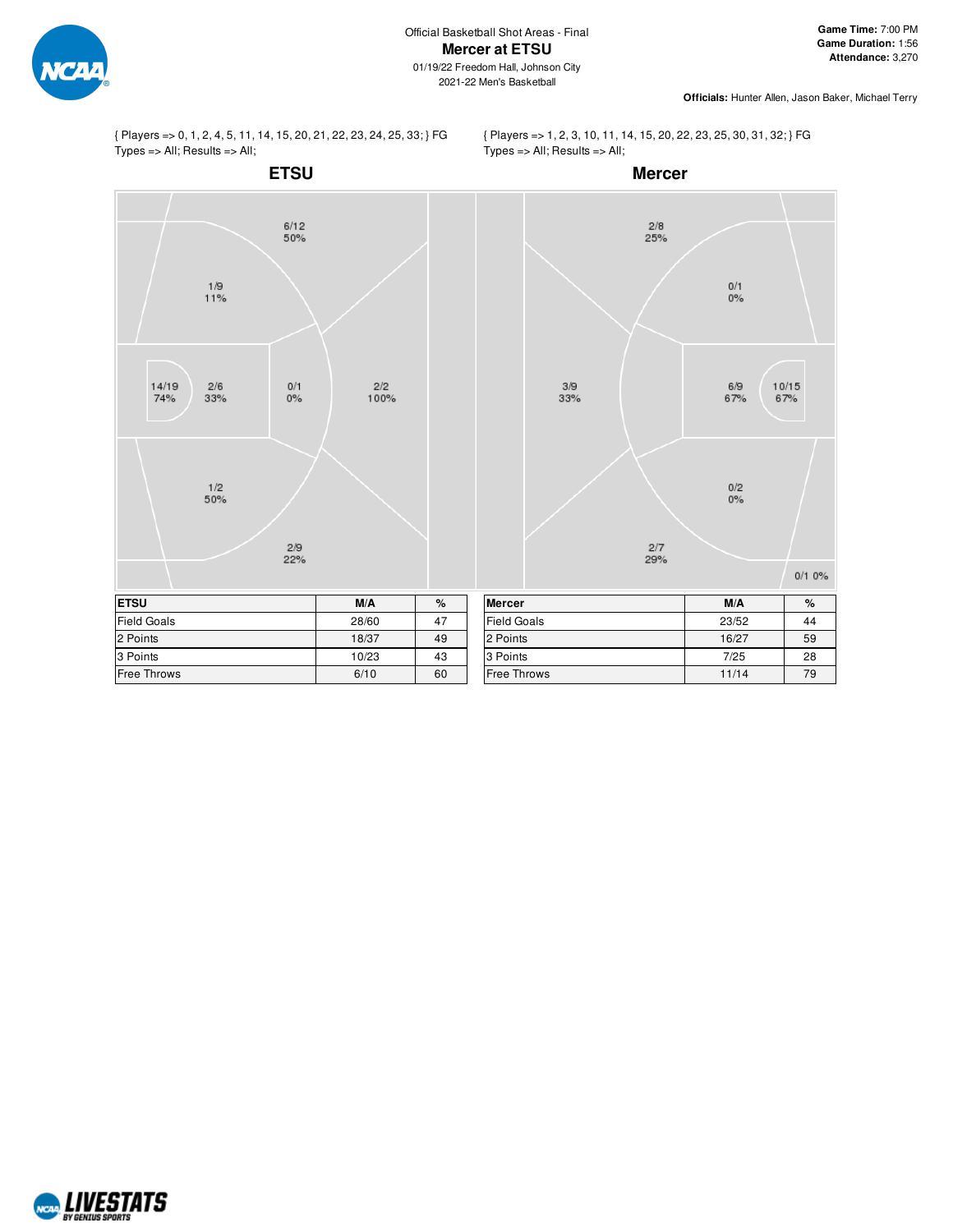

### **Mercer**

| <b>No</b> | <b>Name</b>       | <b>Mins</b> |       |           | <b>Score</b> |                | <b>Points Diff</b>       |      | Points per Min | <b>Assists</b> |                | <b>Rebounds</b> |     | <b>Steals</b>  |     | <b>Turnovers</b> |     |
|-----------|-------------------|-------------|-------|-----------|--------------|----------------|--------------------------|------|----------------|----------------|----------------|-----------------|-----|----------------|-----|------------------|-----|
|           |                   | On          | Off   | On        | Off          | On             | Off                      | On   | Off            | On             | Off            | On              | Off | On             | Off | On               | Off |
|           | Kamar Robertson   | 23:12       | 16:48 | $39 - 41$ | $25 - 31$    | $-2$           | -6                       | 1.68 | 1.49           | 10             |                | 21              | 11  | $\overline{c}$ |     | 10               | 3   |
| 3         | Shannon Grant     | 11:09       | 28:51 | $15 - 24$ | $49 - 48$    | -9             |                          | 1.35 | 1.70           | 3              | 12             | 3               | 29  |                |     |                  |     |
| 10        | Jordan Jones      | 18:03       | 21:57 | $25 - 33$ | $39 - 39$    | -8             |                          | 1.39 | 1.78           | 5              | 10             | 12              | 20  | റ              |     |                  | 9   |
| 20        | Jalen Johnson     | 35:38       | 04:22 | $57 - 62$ | $-10$        | $-5$           | $-3$                     | 1.60 | 1.60           | 14             |                | 32              | 0   | 3              |     |                  | C   |
| 22        | Felipe Haase      | 34:03       | 05:57 | $60 - 58$ | $4 - 14$     | $\overline{c}$ | $-10$                    | .76  | 0.67           | 14             |                | 29              | 3   |                |     | 12               |     |
| 23        | James Glisson III | 34:32       | 05:28 | $53 - 60$ | $11 - 12$    | $-7$           | $\overline{\phantom{0}}$ | 1.53 | 2.01           | 13             | $\overline{2}$ | 31              |     | 3              |     | 12               |     |
| 25        | Shawn Walker Jr.  | 37:48       | 02:12 | $62 - 68$ | $2 - 4$      | -6             | -2                       | .64  | 0.91           | 14             |                | 31              |     |                |     | 12               |     |
| 31        | Jacksen Greco     | 05:35       | 34:25 | $9 - 14$  | $55 - 58$    | $-5$           | -3                       | 1.61 | 1.60           | $\overline{2}$ | 13             |                 | 31  |                | 3   | C                |     |

## **ETSU**

| <b>No</b>      | <b>Name</b>      |       | <b>Mins</b> |           | <b>Score</b> |    | <b>Points Diff</b><br>Points per Min |           | <b>Assists</b> |                | <b>Rebounds</b> |    | <b>Steals</b> |    | <b>Turnovers</b> |    |     |
|----------------|------------------|-------|-------------|-----------|--------------|----|--------------------------------------|-----------|----------------|----------------|-----------------|----|---------------|----|------------------|----|-----|
|                |                  | On    | Off         | On        | Off          | On | Off                                  | <b>On</b> | Off            | On             | Off             | On | Off           | On | Off              | On | Off |
|                | Mohab Yasser     | 18:32 | 21:28       | $36 - 21$ | $36 - 43$    | 15 |                                      | .94       | 1.68           | 5              |                 | 16 | 17            |    | 3                |    |     |
| $\overline{2}$ | Jordan King      | 33:17 | 06:43       | $60 - 60$ | $12 - 4$     | 0  | 8                                    | .80       | 1.79           | 12             |                 | 26 |               |    | $\overline{c}$   |    |     |
|                | David Sloan      | 33:29 | 06:31       | $55 - 53$ | $17 - 11$    | C  | 6                                    | .64       | 2.61           | 9              |                 | 27 | 6             | 6  |                  |    |     |
| 14             | Ty Brewer        | 34:13 | 05:47       | $66 - 61$ | $6 - 3$      | 5  | 3                                    | 1.93      | 1.04           | 12             |                 | 28 | 5             |    | 3                | 6  |     |
| 20             | Kordell Charles  | 04:20 | 35:40       | $4 - 2$   | $68 - 62$    | C  | 6                                    | 0.92      | 1.91           | U              | 12              |    | 28            | റ  |                  |    |     |
| 22             | Jaden Seymour    | 19:33 | 20:27       | $36 - 37$ | $36 - 27$    | -1 |                                      | 1.84      | 1.76           | 8              |                 | 16 | 17            | 3  |                  |    |     |
| 25             | Ledarrius Brewer | 35:23 | 04:37       | $67 - 58$ | $5 - 6$      | 9  |                                      | .89       | 0.08           | 10             |                 | 30 | 3             |    |                  |    |     |
| 33             | Charlie Weber    | 21:13 | 18:47       | $36 - 28$ | $36 - 36$    | 8  |                                      | 1.70      | 1.92           | $\overline{4}$ | 8               | 17 | 16            |    | 3                |    |     |

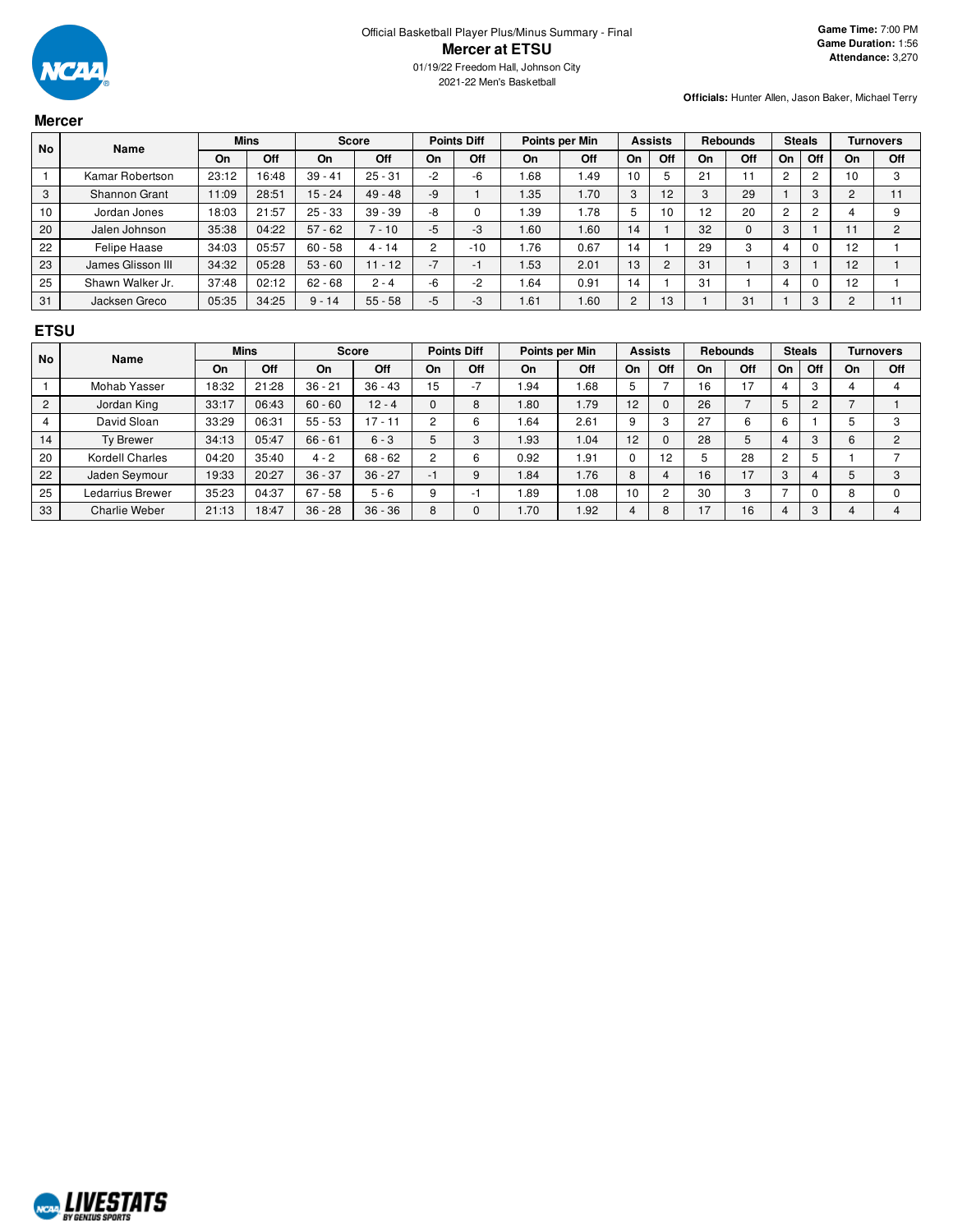

### Players => 1, 2, 3, 10, 11, 14, 15, 20, 22, 23, 25, 30, 31, 32FG Types=>AllResults=>All **Mercer**



**Blow Up Chart**



| <b>Mercer</b>      | M/A   | $\%$ | <b>Mercer</b>              | M/A       | $\%$ |
|--------------------|-------|------|----------------------------|-----------|------|
| <b>Field Goals</b> | 23/52 | 44   | <b>Points in the Paint</b> | 32(16/24) | 67   |
| 2 Points           | 16/27 | 59   | <b>Fast Break Points</b>   | 6(4/4)    | 100  |
| 3 Points           | 7/25  | 28   | Second Chance Points       | 7(5/10)   | 50   |
| Free Throws        | 11/14 | 79   | <b>Effective FG%</b>       | 51        |      |

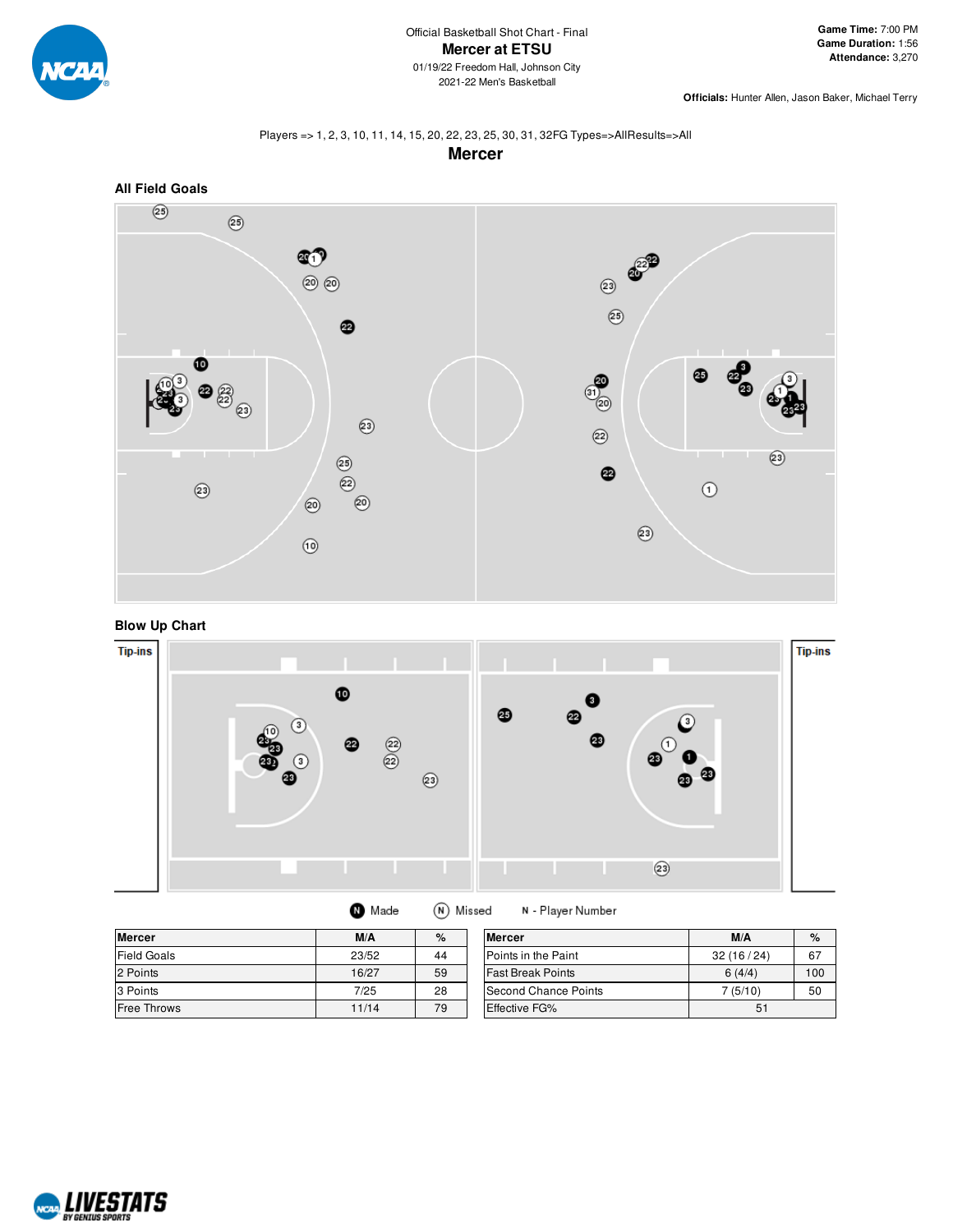

#### Players => 0, 1, 2, 4, 5, 11, 14, 15, 20, 21, 22, 23, 24, 25, 33FG Types=>AllResults=>All

**ETSU**









| Made | (N) Missed | N - Play |
|------|------------|----------|
|------|------------|----------|

| <b>ETSU</b>        | M/A   | %  | <b>ETSU</b>              | M/A       | $\%$ |
|--------------------|-------|----|--------------------------|-----------|------|
| Field Goals        | 28/60 | 47 | Points in the Paint      | 32(16/25) | 64   |
| 2 Points           | 18/37 | 49 | <b>Fast Break Points</b> | 17(10/14) |      |
| 3 Points           | 10/23 | 43 | Second Chance Points     | 9(4/9)    | 44   |
| <b>Free Throws</b> | 6/10  | 60 | Effective FG%            | 55        |      |

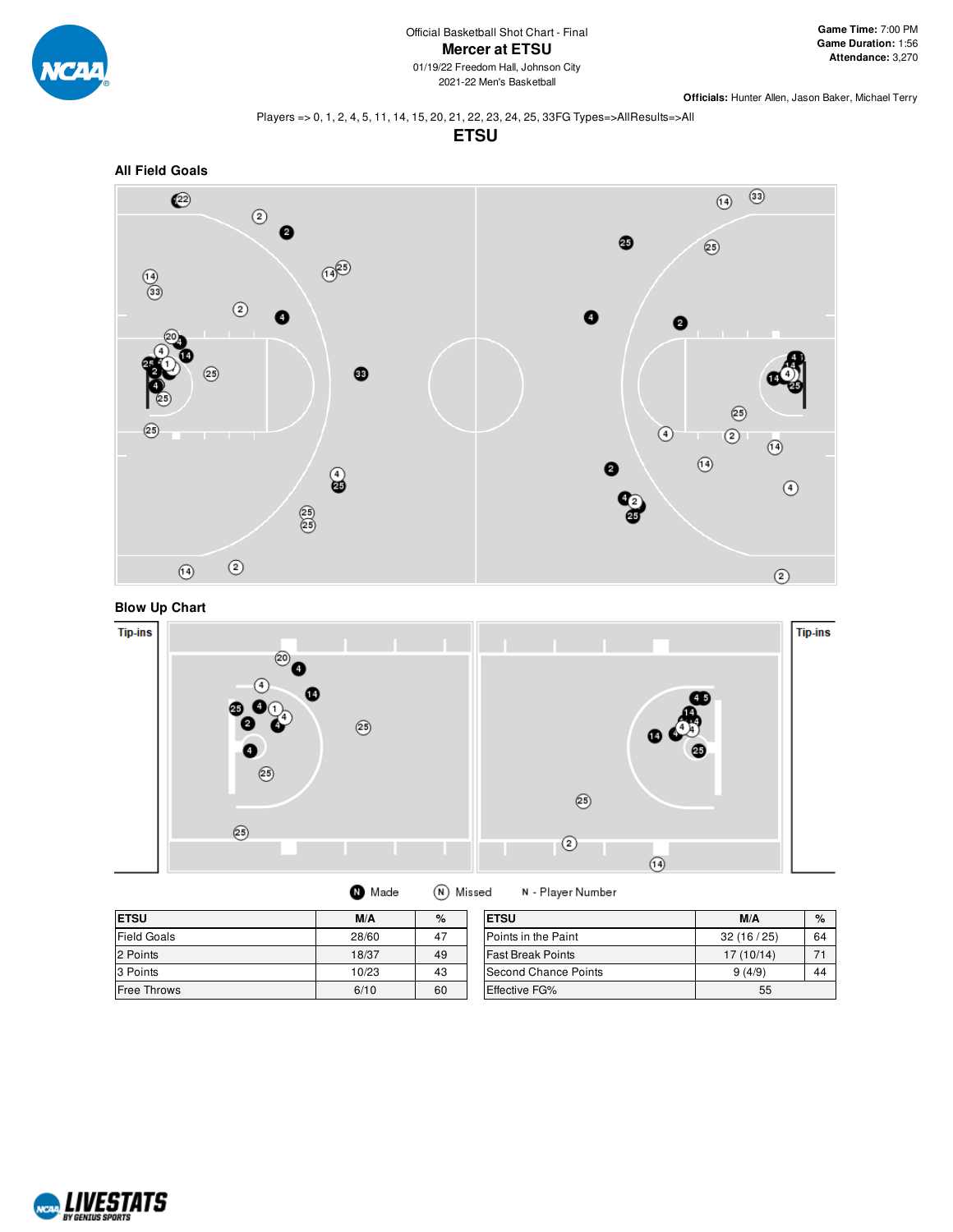

**Mercer**

| Lineup                                                                          | Quarter<br><b>On</b> | Time<br><b>On</b> | Quarter<br>Off | Time<br>Off | Time on<br>Court | <b>Score</b> | <b>Score</b><br><b>Diff</b> |                |              |                | <b>Reb StilTov Ass</b> | <b>PPP</b> |
|---------------------------------------------------------------------------------|----------------------|-------------------|----------------|-------------|------------------|--------------|-----------------------------|----------------|--------------|----------------|------------------------|------------|
| 10- Jones J/20- Johnson J/22- Haase F/23- Glisson III J/25- Walker Jr.<br>S/    | 1                    | 20:00             |                | 15:54       | 04:06            | $7 - 3$      | $\overline{4}$              | $\overline{4}$ | -1           | $\Omega$       |                        | 1.1667     |
| 1- Robertson K/20- Johnson J/22- Haase F/23- Glisson III J/25- Walker<br>Jr. S/ | $\mathbf{1}$         | 15:54             |                | 14:18       | 01:36            | $0 - 0$      | $\Omega$                    | $\mathbf{3}$   | -1           |                | $\Omega$               | 0.0000     |
| 1- Robertson K/3- Grant S/22- Haase F/25- Walker Jr. S/31- Greco J/             | $\mathbf{1}$         | 14:18             | $\mathbf{1}$   | 10:55       | 03:23            | $7 - 10$     | $-3$                        | $\Omega$       | $\mathbf{1}$ | 1              | $\mathbf{1}$           | 1.1667     |
| 3- Grant S/10- Jones J/20- Johnson J/23- Glisson III J/31- Greco J/             | $\mathbf{1}$         | 10:55             | $\mathbf{1}$   | 08:43       | 02:12            | $2 - 4$      | $-2$                        | $\mathbf{1}$   | $\Omega$     |                |                        | 0.6667     |
| 10- Jones J/20- Johnson J/22- Haase F/23- Glisson III J/25- Walker Jr.<br>S/    | 1.                   | 08:43             | 1              | 08:16       | 00:27            | $0 - 0$      | $\Omega$                    | $\Omega$       | $\Omega$     | $\Omega$       | $\Omega$               | 0.0000     |
| 1- Robertson K/20- Johnson J/22- Haase F/23- Glisson III J/25- Walker<br>Jr.S/  | $\mathbf{1}$         | 08:16             | -1             | 03:44       | 04:32            | $12-6$       | 6                           | $7^{\circ}$    | $\mathbf 0$  | $\overline{2}$ | 3                      | 1.5228     |
| 1- Robertson K/10- Jones J/22- Haase F/23- Glisson III J/25- Walker Jr.<br>S/   | 1                    | 03:44             |                | 02:45       | 00:59            | $0 - 0$      | $\Omega$                    | $\Omega$       | $\Omega$     |                | $\Omega$               | 0.0000     |
| 1- Robertson K/20- Johnson J/22- Haase F/23- Glisson III J/25- Walker<br>Jr. S/ | $\mathbf{1}$         | 02:45             | $\overline{2}$ | 13:49       | 08:56            | $14 - 13$    | 1.                          | $7^{\circ}$    | $\Omega$     | 4              | 5                      | 1.0086     |
| 10- Jones J/20- Johnson J/22- Haase F/23- Glisson III J/25- Walker Jr.<br>S/    | $\overline{2}$       | 13:49             | $\overline{2}$ | 12:14       | 01:35            | $2 - 5$      | $-3$                        | $\mathbf{1}$   | -1           | $\Omega$       | $\Omega$               | 0.6944     |
| 3- Grant S/10- Jones J/20- Johnson J/23- Glisson III J/25- Walker Jr. S/        | $\overline{2}$       | 12:14             | $\overline{2}$ | 10:18       | 01:56            | $1 - 3$      | $-2$                        | $\mathbf{1}$   | $\mathbf{0}$ | $\Omega$       | $\Omega$               | 0.4098     |
| 1- Robertson K/3- Grant S/20- Johnson J/23- Glisson III J/25- Walker<br>Jr. S/  | $\overline{2}$       | 10:18             | $\overline{c}$ | 08:45       | 01:33            | $1 - 5$      | -4                          | $\Omega$       | $\Omega$     | $\Omega$       | $\Omega$               | 0.6944     |
| 1- Robertson K/3- Grant S/20- Johnson J/22- Haase F/25- Walker Jr. S/           | $\overline{2}$       | 08:45             | $\overline{2}$ | 08:34       | 00:11            | $1 - 0$      | $\mathbf{1}$                | $\Omega$       | $\mathbf 0$  | $\Omega$       | $\Omega$               | 2.2727     |
| 3- Grant S/ 10- Jones J/ 20- Johnson J/ 22- Haase F/ 25- Walker Jr. S/          | $\overline{2}$       | 08:34             | $\overline{2}$ | 06:40       | 01:54            | $3 - 2$      | $\mathbf{1}$                |                | $\Omega$     | $\Omega$       |                        | 1.5000     |
| 10- Jones J/20- Johnson J/22- Haase F/23- Glisson III J/25- Walker Jr.<br>S/    | $\overline{c}$       | 06:40             | $\overline{c}$ | 02:02       | 04:38            | $10 - 14$    | -4                          | 3              | 0            | $\overline{2}$ | $\overline{c}$         | 1.1848     |
| 1- Robertson K/20- Johnson J/22- Haase F/23- Glisson III J/25- Walker<br>Jr.S/  | $\overline{2}$       | 02:02             | $\overline{2}$ | 01:06       | 00:56            | $2 - 2$      | $\Omega$                    | $\Omega$       | $\Omega$     |                | $\Omega$               | 1.0638     |
| 1- Robertson K/10- Jones J/20- Johnson J/23- Glisson III J/25- Walker<br>Jr. S/ | $\overline{2}$       | 01:06             | $\overline{2}$ | 00:49       | 00:16            | $0 - 2$      | $-2$                        | $\mathbf{1}$   | $\Omega$     | $\Omega$       | $\Omega$               | 0.0000     |
| 1- Robertson K/20- Johnson J/22- Haase F/23- Glisson III J/25- Walker<br>Jr. S/ | $\overline{2}$       | 00:49             | $\overline{2}$ | 00:00       | 00:50            | $2 - 3$      | -1                          | 3              | $\Omega$     | $\Omega$       | -1                     | 0.5155     |

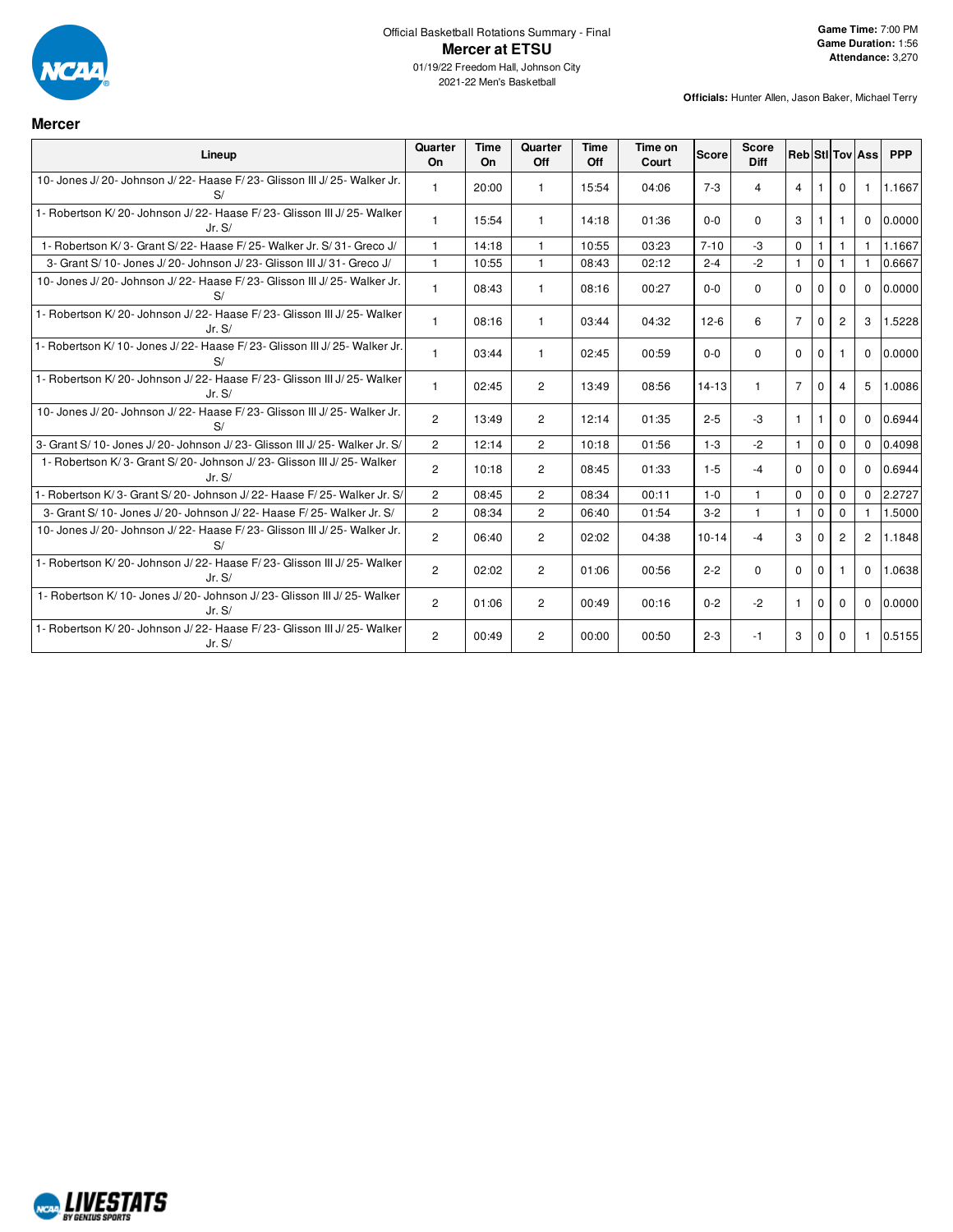

**ETSU**

| Lineup                                                             | Quarter<br>On  | <b>Time</b><br>On |                |       | Quarter Off Time Off Time on Court Score Score Diff Reb Sti Tov Ass |          |                |                |   |             |                | <b>PPP</b> |
|--------------------------------------------------------------------|----------------|-------------------|----------------|-------|---------------------------------------------------------------------|----------|----------------|----------------|---|-------------|----------------|------------|
| 2- King J/ 4- Sloan D/ 14- Brewer T/ 22- Seymour J/ 25- Brewer L/  |                | 20:00             |                | 15:03 | 04:57                                                               | $3 - 7$  | -4             | 5              | 0 | 2           |                | 0.3750     |
| 1- Yasser M/2- King J/14- Brewer T/22- Seymour J/25- Brewer L/     | $\mathbf{1}$   | 15:03             |                | 14:18 | 00:45                                                               | $0 - 0$  | $\mathbf 0$    |                | 0 |             | $\Omega$       | 0.0000     |
| 1- Yasser M/2- King J/14- Brewer T/25- Brewer L/33- Weber C/       | $\overline{1}$ | 14:18             |                | 10:55 | 03:23                                                               | $10-7$   | 3              | $\overline{2}$ |   |             | $\overline{c}$ | 2.0000     |
| 1- Yasser M/2- King J/4- Sloan D/20- Charles K/33- Weber C/        | -1             | 10:55             | 1              | 10:09 | 00:46                                                               | $0 - 0$  | $\Omega$       | $\overline{2}$ | 0 | $\Omega$    | $\Omega$       | 0.0000     |
| 1- Yasser M/4- Sloan D/20- Charles K/25- Brewer L/33- Weber C/     | $\mathbf{1}$   | 10:09             | 1              | 07:40 | 02:29                                                               | $4 - 2$  | $\overline{2}$ | $\overline{2}$ |   | 0           | 0              | 1.0000     |
| 2- King J/ 4- Sloan D/ 14- Brewer T/ 22- Seymour J/ 25- Brewer L/  | $\mathbf{1}$   | 07:40             | 1              | 04:38 | 03:02                                                               | $4 - 12$ | -8             | $\mathbf 0$    | 0 | $\mathbf 0$ | $\mathbf 0$    | 0000       |
| 1- Yasser M/2- King J/4- Sloan D/22- Seymour J/25- Brewer L/       | $\overline{1}$ | 04:38             | f              | 03:44 | 00:54                                                               | $2 - 0$  | $\overline{2}$ | $\mathbf{1}$   |   | $\Omega$    | $\Omega$       | 0.5814     |
| 1- Yasser M/ 4- Sloan D/ 20- Charles K/ 25- Brewer L/ 33- Weber C/ | $\mathbf{1}$   | 03:44             | 1              | 03:12 | 00:32                                                               | $0 - 0$  | $\Omega$       | $\mathbf 0$    |   |             | 0              | 0.0000     |
| 1- Yasser M/2- King J/4- Sloan D/20- Charles K/33- Weber C/        | 1              | 03:12             | 1              | 02:52 | 00:20                                                               | $0 - 0$  | $\mathbf 0$    | $\mathbf 0$    | 0 | $\Omega$    | $\Omega$       | 0.0000     |
| 1- Yasser M/2- King J/4- Sloan D/14- Brewer T/33- Weber C/         | $\mathbf{1}$   | 02:52             | $\overline{2}$ | 20:00 | 02:52                                                               | $5 - 4$  | $\mathbf{1}$   |                | 0 | $\Omega$    | $\overline{2}$ | .6667      |
| 2- King J/ 4- Sloan D/ 14- Brewer T/ 22- Seymour J/ 25- Brewer L/  | 2              | 20:00             | $\overline{2}$ | 17:39 | 02:21                                                               | $4 - 5$  | $-1$           |                | 0 | 0           | $\overline{2}$ | .3333      |
| 2- King J/ 4- Sloan D/ 22- Seymour J/ 25- Brewer L/ 33- Weber C/   | $\overline{2}$ | 17:39             | $\overline{2}$ | 16:53 | 00:46                                                               | $0 - 1$  | $-1$           | $\mathbf 0$    | 0 |             | 0              | 0.0000     |
| 2- King J/ 4- Sloan D/ 14- Brewer T/ 25- Brewer L/ 33- Weber C/    | 2              | 16:53             | $\overline{2}$ | 15:16 | 01:37                                                               | $2 - 0$  | $\overline{2}$ | 5              |   | $\mathbf 0$ | $\mathbf 0$    | 0.5000     |
| 1- Yasser M/2- King J/14- Brewer T/25- Brewer L/33- Weber C/       | $\overline{2}$ | 15:16             | $\overline{2}$ | 14:11 | 01:05                                                               | $2 - 2$  | $\Omega$       | $\mathbf 0$    | 0 | 0           | 0              | 0638       |
| 1- Yasser M/2- King J/14- Brewer T/22- Seymour J/25- Brewer L/     | $\overline{2}$ | 14:11             | $\overline{2}$ | 12:53 | 01:18                                                               | $5 - 2$  | 3              | 3              | 0 |             |                | .6667      |
| 1- Yasser M/2- King J/4- Sloan D/14- Brewer T/22- Seymour J/       | $\overline{c}$ | 12:53             | $\overline{c}$ | 12:14 | 00:39                                                               | $0 - 2$  | $-2$           | $\mathbf 0$    | 0 | $\Omega$    | $\Omega$       | 0.0000     |
| 1- Yasser M/4- Sloan D/14- Brewer T/25- Brewer L/33- Weber C/      | $\overline{2}$ | 12:14             | $\overline{2}$ | 08:45 | 03:29                                                               | $8 - 2$  | 6              | $\overline{4}$ | 0 | 0           | 0              | 2.0000     |
| 2- King J/ 4- Sloan D/ 14- Brewer T/ 25- Brewer L/ 33- Weber C/    | $\overline{2}$ | 08:45             | $\overline{2}$ | 04:51 | 03:54                                                               | $5 - 10$ | $-5$           |                | 0 |             | $\Omega$       | 0000.      |
| 2- King J/ 4- Sloan D/ 14- Brewer T/ 22- Seymour J/ 25- Brewer L/  | $\overline{2}$ | 04:51             | $\overline{2}$ | 00:49 | 04:01                                                               | $15-6$   | 9              | $\overline{c}$ | 2 | $\Omega$    | 4              | .9036      |
| 4- Sloan D/ 14- Brewer T/ 20- Charles K/ 22- Seymour J/ 25- Brewer | 2              | 00:49             | $\overline{2}$ | 00:37 | 00:13                                                               | $0 - 0$  | $\Omega$       | 1              | 0 | $\Omega$    | $\Omega$       | 0.0000     |
| 2- King J/ 4- Sloan D/ 14- Brewer T/ 22- Seymour J/ 25- Brewer L/  | 2              | 00:37             | $\overline{2}$ | 00:00 | 00:37                                                               | $3 - 2$  |                | 2              | 0 | 0           | 0              | .3636      |

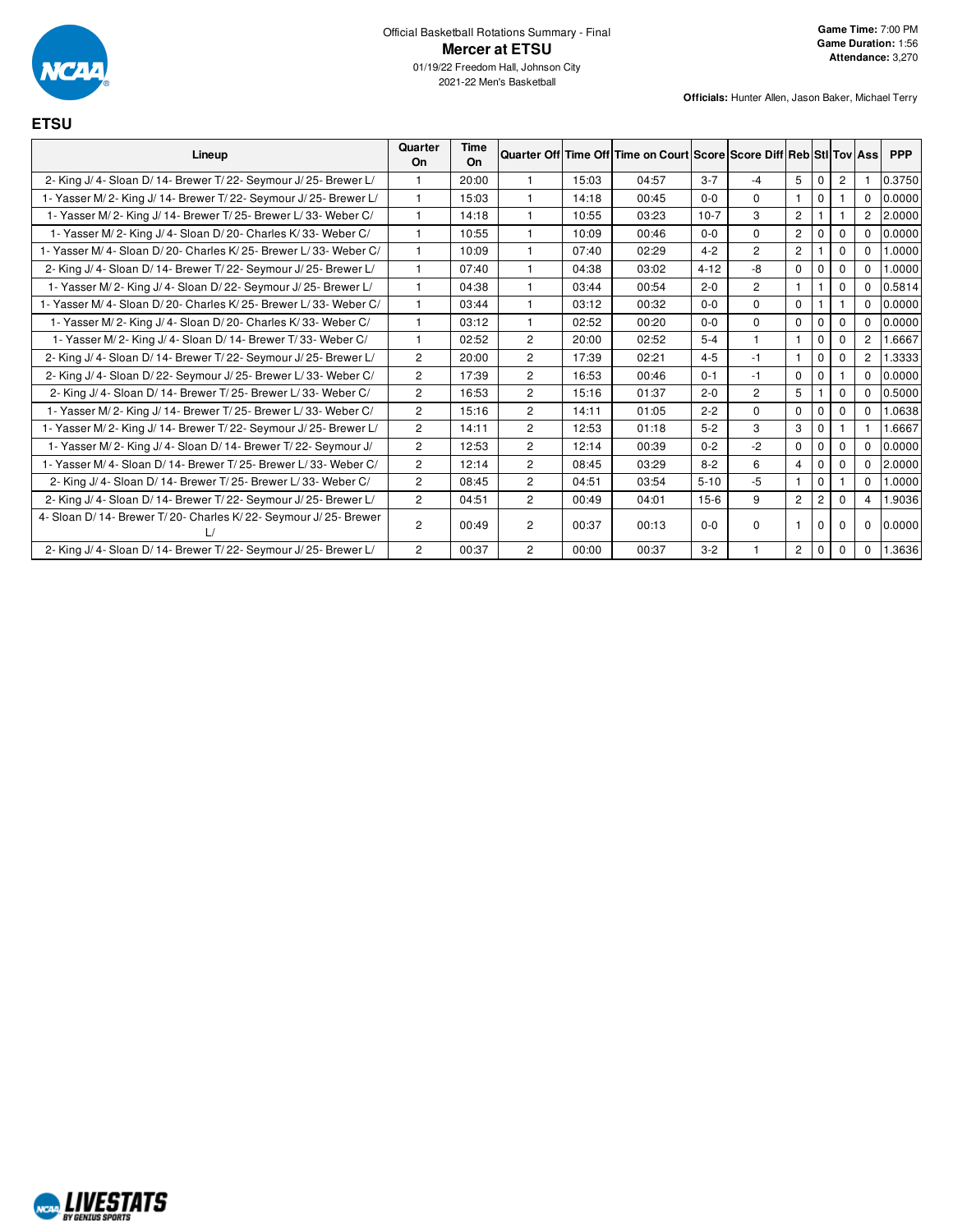

| <b>Mercer</b>                                                                    |       |           |                   |         |          |                |     |            |
|----------------------------------------------------------------------------------|-------|-----------|-------------------|---------|----------|----------------|-----|------------|
| Lineup                                                                           | Time  | Score     | <b>Score Diff</b> | Pts/Min | Reb Stl  | Tov            | Ass | <b>PPP</b> |
| 1- Robertson K/20- Johnson J/22- Haase F/23- Glisson III J/25- Walker Jr. S/     | 16:50 | $30 - 24$ | 6                 | 1.7822  | 20       | 8              |     | 0.9830     |
| 10- Jones J/20- Johnson J/22- Haase F/23- Glisson III J/25- Walker Jr. S/        | 10:46 | 19-22     | -3                | 1.7647  | 8        | $\overline{2}$ |     | 1.0970     |
| 1- Robertson K/3- Grant S/22- Haase F/25- Walker Jr. S/31- Greco J/              | 03:23 | $7 - 10$  | -3                | 2.0690  | 0        |                |     | 1.1667     |
| 3- Grant S/10- Jones J/20- Johnson J/23- Glisson III J/31- Greco J/              | 02:12 | $2 - 4$   | $-2$              | 0.9091  |          |                |     | 0.6667     |
| 3- Grant S/ 10- Jones J/ 20- Johnson J/ 23- Glisson III J/ 25- Walker Jr. S/     | 01:56 | $1-3$     | $-2$              | 0.5172  |          |                |     | 0.4098     |
| 3- Grant S/ 10- Jones J/ 20- Johnson J/ 22- Haase F/ 25- Walker Jr. S/           | 01:54 | $3-2$     |                   | 1.5789  |          |                |     | 1.5000     |
| 1- Robertson K/3- Grant S/20- Johnson J/23- Glisson III J/25- Walker Jr. S/      | 01:33 | $1-5$     | -4                | 0.6452  |          |                |     | 0.6944     |
| 1- Robertson K/10- Jones J/22- Haase F/23- Glisson III J/25- Walker Jr. S/       | 00:59 | $0-0$     | 0                 | 0.0000  | $\Omega$ |                |     | 0.0000     |
| 1- Robertson K/ 10- Jones J/ 20- Johnson J/ 23- Glisson III J/ 25- Walker Jr. S/ | 00:16 | $0 - 2$   | $-2$              | 0.0000  |          |                |     | 0.0000     |
| 1- Robertson K/ 3- Grant S/ 20- Johnson J/ 22- Haase F/ 25- Walker Jr. S/        | 00:11 | $1 - 0$   |                   | 5.4545  |          |                |     | 2.2727     |